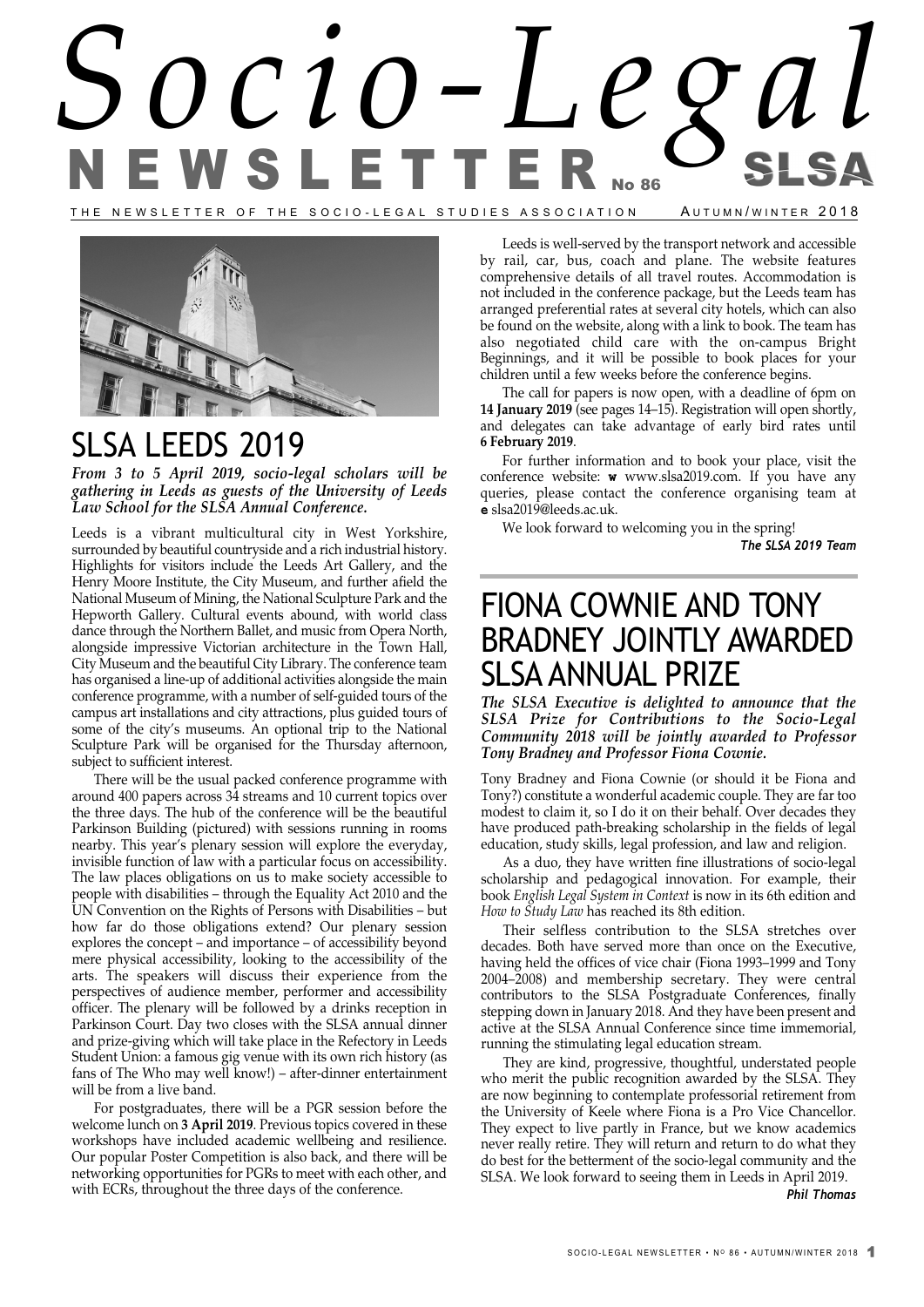#### **SLSA EXECUTIVE COMMITTEE 2018—2019**

*CHAIR* Rosie Harding University of Birmingham **<sup>e</sup>** r.j.harding@bham.ac.uk *VICE-CHAIR* Jen Hendry University of Leeds **<sup>e</sup>** j.hendry@leeds.ac.uk *SECRETARY* Neil Graffin **Open University <sup>e</sup>** neil.graffin@open.ac.uk *TREASURER* Elen Stokes Cardiff University **e** stokese1@cardiff.ac.uk *MEMBERSHIP SECRETARY* Maebh Harding Warwick University **<sup>e</sup>** maebh.harding@warwick.ac.uk *PUBLISHER LIAISON* Naomi Creutzfeldt University of Westminster **e** n.creutzfeldt@westminster.ac.uk

SCoTTiSH reP/inTernATionAL LiAiSon Smita Kheria Edinburgh University **e** smita.kheria@ed.ac.uk *EDITOR: NEWSLETTER, WEB, eBULLETIN* Marie Selwood **e** marieselwood@btinternet.com *SOCIAL MEDIA OFFICER* Jessica Mant Cardiff university **e** MantJ@cardiff.ac.uk *GRANTS COMMITTEE CHAIR* Jess Guth Leeds Beckett University **e** j.guth@leedsbeckett.ac.uk *WEBMASTER* Jed Meers University of York **e** jed.meers@york.ac.uk *POSTGRADUATE REPRESENTATIVES* Tahir Abass Leeds University **e** lwta@leeds.ac.uk

**Rachael Blakey** Cardiff University **e** blakeyrj@cardiff.ac.uk *DATA PROTECTION OFFICER* Colin Moore **Essex University e** c.r.moore@essex.ac.uk *RECRUITMENT SECRETARY* Flora Renz Kent University **e** f.renz@kent.ac.uk **LEEDS 2019** Amanda Keeling **e** a.keeling@leeds.ac.uk

#### *SLSA EXECUTIVE MEMBERS*

Diamond Ashiagbor iALS, university of London **e** diamond.ashiagbor@sas.ac.uk emilie Cloatre **Kent University e** e.cloatre@kent.ac.uk Roxanna Dehaghani Cardiff University **e** fatemi-dehaghanir@cardiff.ac.uk

John Harrington Cardiff University **e** harringtonj3@cardiff.ac.uk Ed Kirton-Darling Kent University **e** e.kirton-darling-276@kent.ac.uk

Antonia Layard **Bristol University e** antonia.layard@bristol.ac.uk Vanessa Munro warwick University **e** v.munro@warwick.ac.uk

Devyani Prabhat (Bristol 2018) conference organiser)

**e** devyani.prabhat@bristol.ac.uk Janine Sargoni (Bristol 2018 conference organiser)

**e** janine.sargoni@bristol.ac.uk ilke Turkmendag Newcastle University **e** ilke.turkmendag

@newcastle.ac.uk Tom webb

Lancaster University **e** t.webb@lancaster.ac.uk

## newsletter sponsors...newsletter sponsors..

Northumbria<br>University

NEWCASTLE

**素 Newcastle** University

The University of

**Belfast** 

Nottingham

UNIVERSITY OF WESTMINSTER

**Oueen's University** 

### newsletter sponsorship

The *Socio-Legal Newsletter* is sponsored by a consortium of law schools interested in promoting socio-legal studies in the uK. if your institution would like to become involved in this initiative, please contact SLSA chair Rosie Harding **e** r.j.harding@bham.ac.uk.

newsletter academic sponsors 2016—2019 are: Birkbeck; Cardiff Law School; Centre for Socio-Legal Studies, oxford; Keele University; Kent University; Leeds Beckett University; the LSE; Newcastle University; northumbria university newcastle; QMuL; Queen's University Belfast; University College London; University of Birmingham University of Exeter; University of Leeds; University of Leicester; University of Liverpool; University of Nottingham; university of Sheffield; university of Strathclyde; University of Sussex; University of westminster; university of york; and warwick Law School.

The newsletter is also sponsored by the *Journal of Law and Society*.

### **JOURNAL OF LAW AND SOCIETY**



UNIVERSITY **LAWS OF SUSSEX** 



UNIVERSITY of York





University





Department of Law

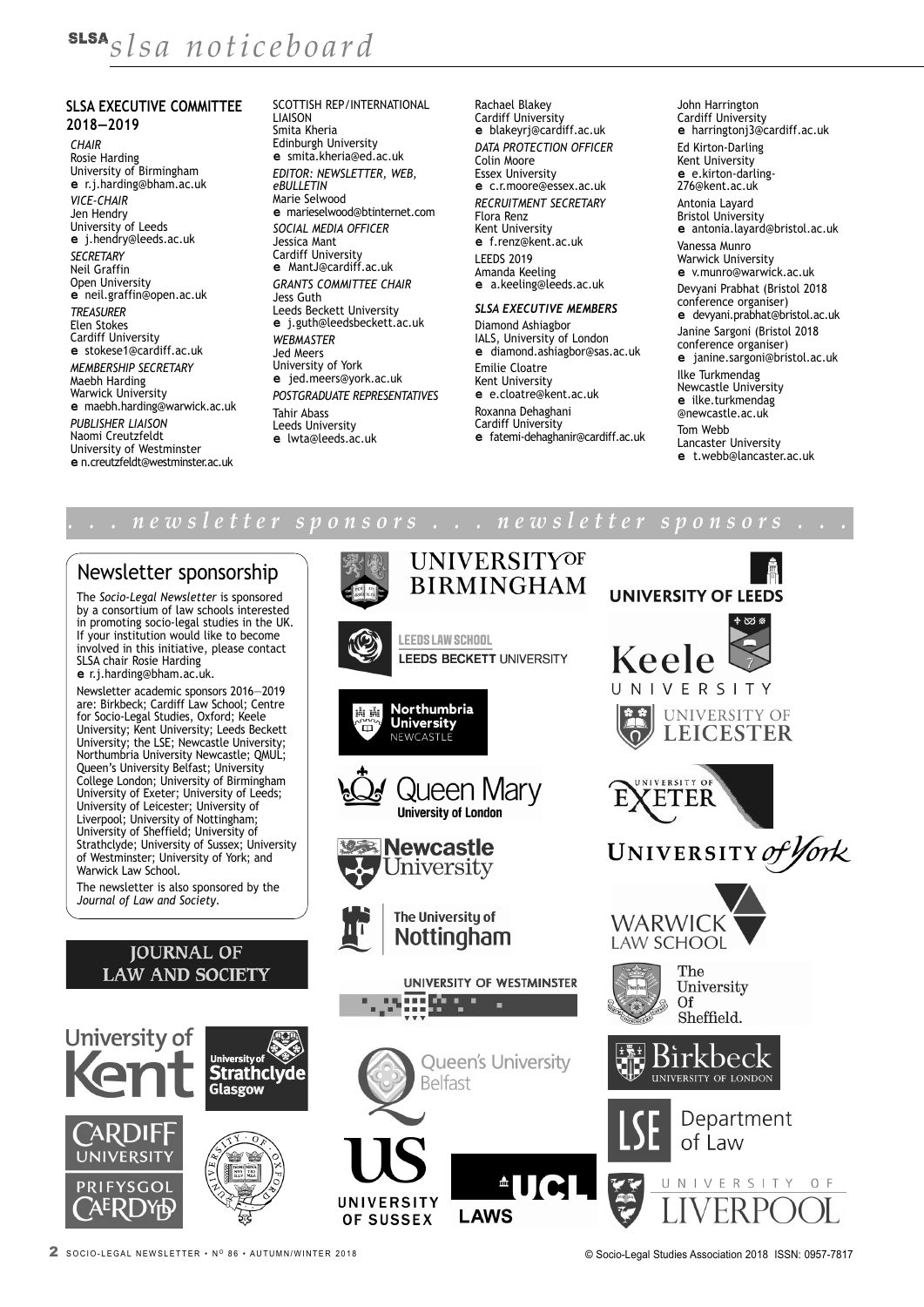## FuTure SLSA eVenTS

*One of the SLSA's main aims is to organise and support socio-legal conferences, workshops and seminars both at home and abroad. See pages 4 and 6 for reports of recent events and details of this year's Seminar Competition.*

## SLSA Postgraduate Conference 2019

Our annual postgraduate event is being hosted this year by the University of Warwick from **3–4 January 2019**. The conference is aimed at those starting out in their careers who may need guidance on issues such as: completing their postgraduate research; getting their work published; finding their first academic job; and establishing links with like-minded scholars. The informal two-days is run principally through small group workshops led by senior socio-legal academics and a highlight is the dinner which is attended by PGRs and law professors alike.

Please see website for further details. **w** www.slsa.ac.uk/index.php/conferences/postgraduateconference. Closing date: to be confirmed.

## Rich Law, Poor Law

This one-day event is being organised by Katie Bales and Dave Cowan, University of Bristol, and Ann Mumford, Dickson Poon School of Law, King's College London. It will take place on **25 January 2019** at the Institute of Advanced Legal Studies, London. Plenary speakers: Kathleen Lahey (Queens, Canada), Linda Mulcahy (Centre for Socio-Legal Studies, Oxford (from January 2019)) and John Flint (Sheffield). See website for details **w** www.slsa.ac.uk/index.php/news/events-news?id=328.

## Impact and Law Reform Conference

This one-day conference has been organised by the SLSA and the Society for Legal Scholars in collaboration with the Law Commission for England and Wales and the Scottish Law Commission. It will take place on **11 June 2019** at the Institute of Advanced Legal Studies, London. The plenary speaker is Brenda Hale (President of the Supreme Court, The Right Hon the Baroness Hale of Richmond DBE). Please see website for details **w** www.slsa.ac.uk/index.php/news?id=323.

## Transmitting Justice: Transparency, visuality and mediatization

This event will take place in Pall Mall, London, on **10 December 2018**. It is being organised by Sarah Moore, Bath University, and is supported under our seminar scheme. See website for details **w** www.eventbrite.co.uk/e/transmitting-justice-transparencyvisuality-and-mediatization-tickets-45677388298.

### workshop on Security, Borders and International Development: intersections, convergence and challenges

This is another seminar scheme event. It will take place at the University of Warwick on **25–26 April 2019**. The organisers are Celine Tan and Ana Aliverti. See website for further details **w** www.slsa.ac.uk/index.php/news/events-news#Aug10\_12.

## LSAAnz Annual Conference

As part of its aim to build international socio-legal links, the SLSA is co-sponsoring the Law and Society Association of Australia and New Zealand Annual Conference at the University of Wollongong, Australia, from **12–15 December 2018**. See website for details **w** www.lsaanz.org/conferences. The SLSA is providing bursaries to support the attendance of three students at this event.

## SLSA Annual Conferences

Our 2019 conference is being hosted by the University of Leeds (see page 1 for details and pages 14–15 for the call for papers). Dates and venues have how been confirmed for our next two annual conferences. They are:

- l Portsmouth University, **1–3 April 2020**
- l Cardiff University, **30 March–1 April 2021**

Details will be announced when available, but save the dates!

*Reports of all SLSA events will appear in the newsletter in due course.*

## **One-day conferences**

The SLSA occasionally sponsors one-day conferences, seminars or workshops of broad interest to the socio-legal community. Oneday events should be fully costed and self-funding and will usually involve a member of the SLSA executive Committee in an organisational role. The SLSA may be able to underwrite the event to a limited extent and/or provide endorsement. if you have an idea for a one-day conference and would like an indication of the SLSA's interest, please contact **e** admin@slsa.ac.uk, or approach a member of the executive Committee directly to discuss your ideas. Proposals for underwriting should include an outline of the concept, an indication of proposed speakers and/or call for papers, venue, timing, number of attendees and a draft budget showing full costs and how those costs will be covered by registration fees and/or from other sources.

## **SLSA contact details**

*Socio-Legal Newsletter*

Marie Selwood, editor, *Socio-Legal Newsletter* ) 33 Baddlesmere road, whitstable, Kent CT5 2LB **t** 01227 770189 **e** marieselwood@btinternet.com next copy deadline: **28 January 2019** next publication date: **4 March 2019**

#### **SLSA admin**

The SLSA has a dedicated email address for applications for and queries about all prizes, competitions and funding schemes. Contact **e** admin@slsa.ac.uk.

#### **SLSA online**

webmaster and blogeditor: Jed Meers **e** jed.meers@york.ac.uk webeditor: Marie Selwood **e** marieselwood@btinternet.com Social media officer: Jess Mant **e** mantj@cardiff.ac.uk PG reps: Tahir Abass and Rachael Blakey e slsapgrep@gmail.com



**Follow the SLSA . . .**

**w** www.slsa.ac.uk

**Twitter w** https://twitter.com/SLSA\_uK **Facebook w** www.facebook.com/groups/55986957593 **LinkedIn w** www.linkedin.com/groups/SocioLegal-Studies-Association-4797898

Blog **w** http://slsablog.co.uk/blog

## **Disclaimer**

The opinions expressed in articles in the *Socio-Legal Newsletter* are those of the authors and not necessarily those of the SLSA.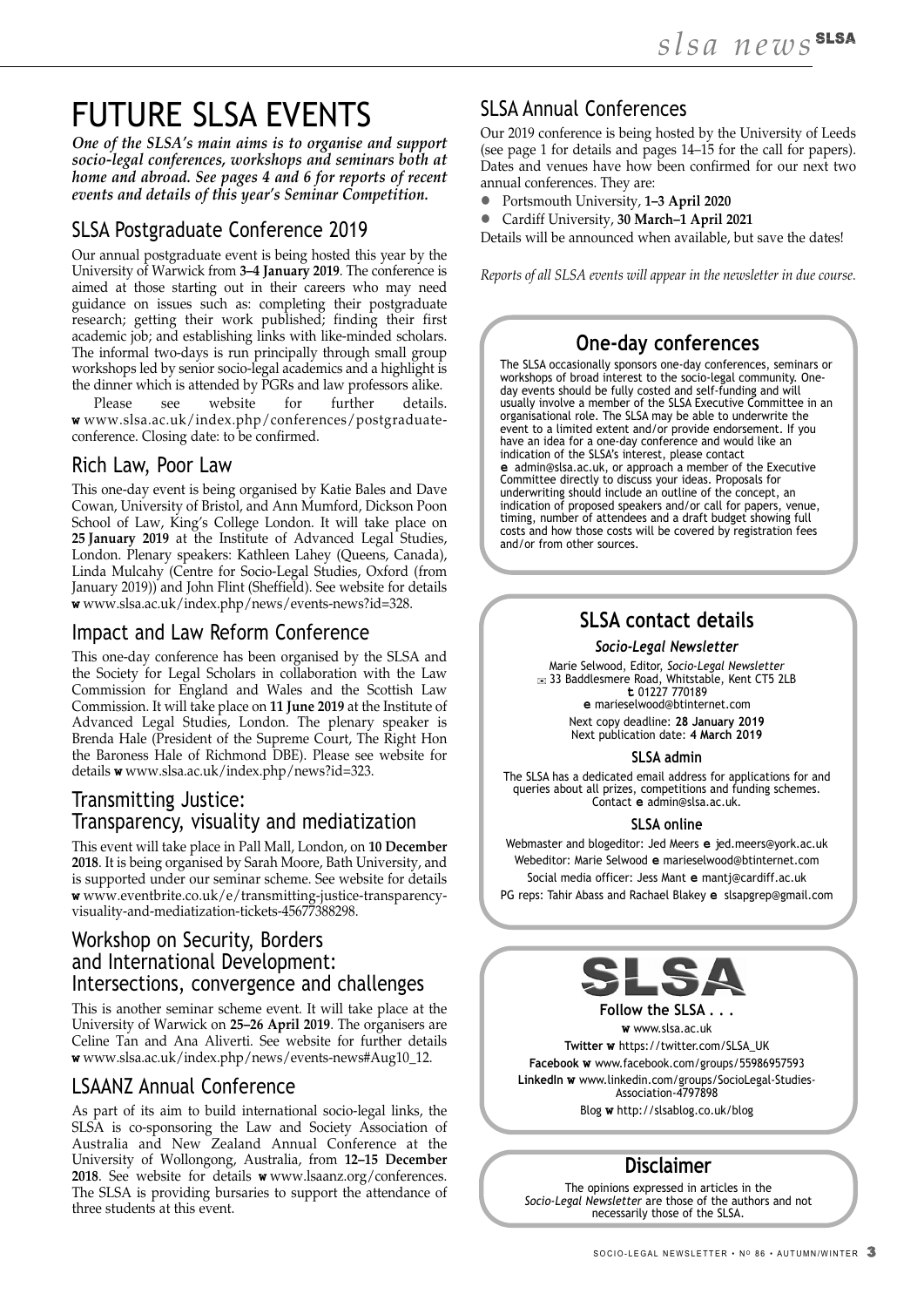## PGR RESOURCES LIST

#### *Hello everyone! We – Rachael Blakey and Tahir Abass – are the PGR representatives for the SLSA.*

Our role is to represent the views of our postgraduate members on the Executive Committee. We hope to carry on the great work Jess Mant has done over the last few years and update you about upcoming events for postgraduates and other subjects of interest.

We're both really looking forward to meeting other postgraduates over the coming months, particularly at the SLSA PG Conference, in Warwick, on **3–4 January 2019**. It's an excellent opportunity to meet other PGRs and spend some time with senior colleagues who are keen to encourage the next generation. Keep an eye out for more information on this conference in the coming weeks!

Over the summer, we have compiled a resource list for PGRs. It includes sources to help postgraduates with writing and preparing for the viva, as well as communities for support. The list is now available on the SLSA website: **w** www.slsa.ac.uk/index.php?option=com\_content&view= article&id=329.

Our aim is to continue updating this spreadsheet and have sources on a variety of areas. If you know of any other sources that may be of use to PGRs, please let us know! Contact us at **e** slsapgrep@gmail.com. Sources can include databases, books on socio-legal research and apps that help you work. We hope that the list will be useful to everyone throughout their postgraduate studies and will grow in size over time.

As always, please email us if you have any general queries relating to postgraduate matters. If you are an academic running any events that may be relevant or useful for PGRs, let us know and we will send the information out to our postgraduate mailing list. See you all soon!

## eSrC SoCio-LeGAL MASTerCLASS, oxFord

#### *Eleanor Rowan, a postgraduate researcher at Birmingham University, attended this event in September.*

As a second-year PhD student, and after a year of painfully recruiting participants, conducting interviews, and fresh from 'transcription doom' (those of you who have been there will hear me!), I still felt like I had absolutely no idea what I was doing or where my project was going. I was then faced with attending an ESRC Masterclass.

Initial panicked thoughts included: (i) 'Have you seen the professors and speakers – how very intimidating?'; and (ii) 'Me? Attending a Masterclass with these people?' I only realised last week that, despite interviewing solicitors, I had, in a transcription-like haze, been typing 'blisters' instead of 'solicitors' whenever the word was spoken by either my participant or me during an interview. What chance do I have?

Ultimately – you guessed it – I had nothing to worry about. The Masterclass was both incredibly beneficial academically and incredibly comforting mentally. This is a short report of my experiences at this year's fantastic two-day residential ESRC Masterclass, made possible by the support of the Oxford and LSE ESRC Doctoral Training partnerships, the *Journal of Law and Society*, the Oxford Centre for Socio-Legal Studies and the SLSA.

This year's Masterclass was organised by Linda Mulcahy and held at St Catherine's College, Oxford. The overall theme was 'Socio-legal methodologies'. Speakers ranged from those who helped found the socio-legal research school of thought, to those who had recently completed their doctorates and were now in practice or just beginning their academic careers.

Antonia Layard kicked-off proceedings by presenting about arts-led methodologies used in her work investigating and challenging bus fares and transport policies in Bristol, as well as in other work. The room was inspired by the discussion of methodological approaches so different to those traditionally taught on research methods courses across our institutions. Following Antonia's presentation, we had an open discussion about the implementation and intricacies of arts-based methodologies. For example, we discussed how art-led methods are a good way of gaining entry to, and retrieving perspectives from, more marginalised groups in society, compared with traditional methods. We also talked about managing our research stakeholders' expectations, speaking the truth about our findings, and appreciating that all research is co-produced.

We then had presentations across the two days from Insa Koch on ethnography on a council estate; from Dave Cowan on his research with people living on house-boats; from Keina Yoshida on the use of docudramas as data; from Marina Kurkchiyan on focus-group conversations in comparative studies; from Linda Mulcahy on content analysis; and from Rosie Harding on her experiences of completing research involving people with intellectual disabilities.

The event was all about sharing ideas, thoughts and frustrations with people – academics and doctoral students – who understood and cared about the use and development of sociological methodologies to investigate legal phenomena. It wasn't a demonstration on how to be a perfect researcher; it was a collective discussion on how to aim to be a better researcher – learning from those with a myriad of experiences in the sociolegal field. At no point did I feel intimidated, or out of my depth.

I walked away with a wealth of new information, a reading list as long as my arm, and some important notes and 'dirty footnotes' for my PhD methodology chapter. I also walked away with friends that I hope to stay in contact with for a very long time. A PhD, as we are all aware, can be incredibly isolating if you let it be. The brilliant organisers and speakers at this event inspired us, imparted wisdom, and created and encouraged an inclusive and laid-back community for up-and-coming sociolegal researchers. Personally, to Linda and all the speakers involved, I cannot thank them enough.

If you are a socio-legal PhD student and have the opportunity to attend this event next year – do it. You will not regret it. Lastly, make sure you read all materials sent to you beforehand so you can fully exploit the invaluable opportunity for all it is worth.

## SLSA BLoG

#### *Since its launch in the summer of 2016, the SLSA Blog has published almost 60 blog posts.*

Topics have included: 'Religious freedom and school uniforms'; 'The SQE, law degrees and socio-legal studies'; 'Inquiries, regulation and fire in the high rise'; 'Apology, the IRA, and the "disappeared"'; and 'What do intersex people want from the law?' And that's just scratching the surface!

Authors have included PGRs and ECRs as well as senior socio-legal academics, including two SLSA chairs and one winner of our prestigious annual prize.

The SLSA blog is open to all, so if you have something to say (max 1000 words) about a hot topic of interest to your SLSA colleagues and others, please email **e** blogeditors@slsa.ac.uk. See **w** http://slsablog.co.uk/blog.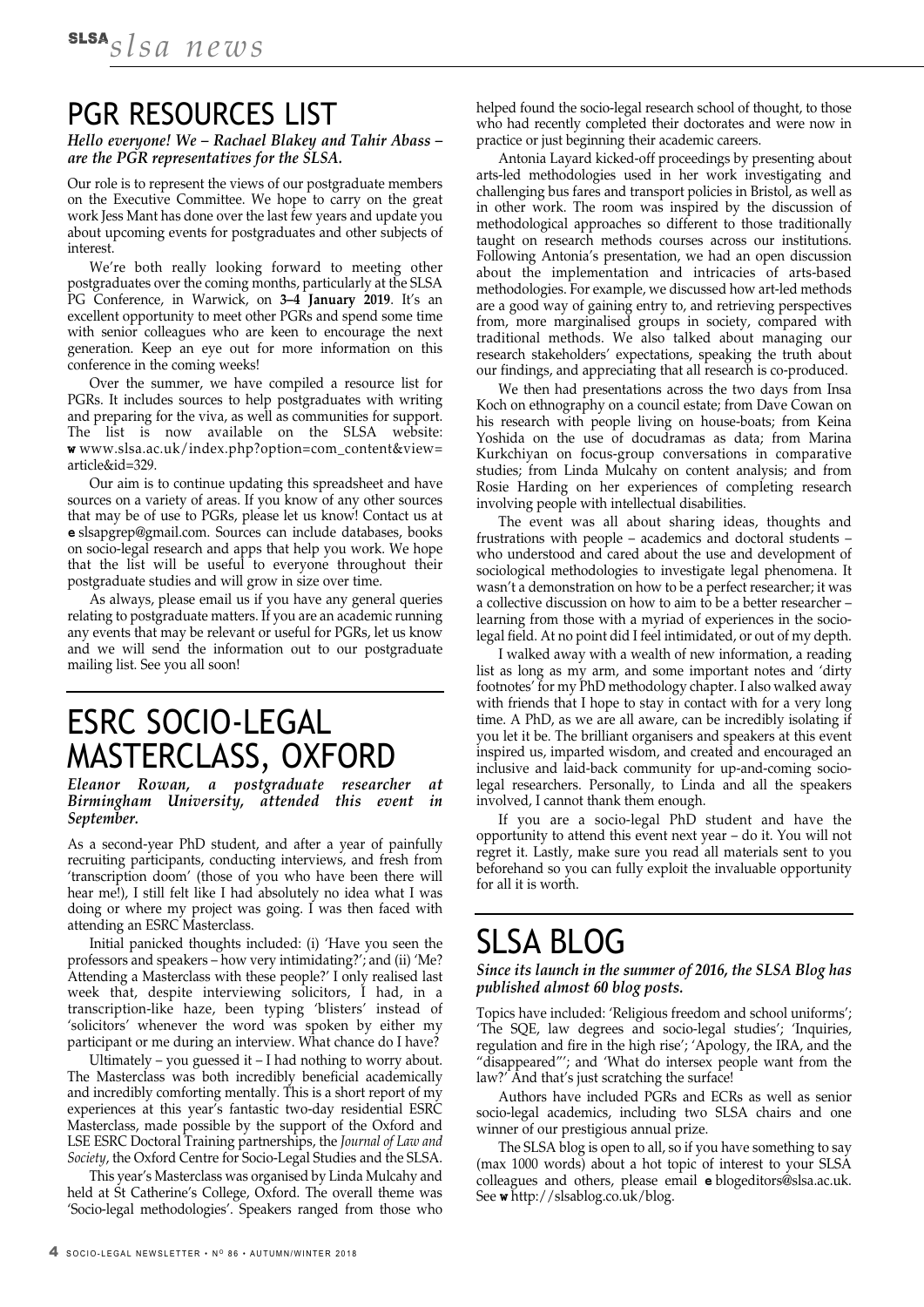## reConSiderinG FAMiLy LAw'S underSTAndinGS oF Money in Modern-DAY COUPLES

*Charlotte Bendall of Birmingham Law School reports back on her research project that received £2320 under the SLSA Grants Scheme.*

My SLSA grant covered the travel and transcription costs required to conduct empirical research exploring financial independence, and interdependence, within modern-day couples in England and Wales.

I examined the ways that partners hold their money and their perceptions of it, and considered the compatibility of the partners' responses with how the courts deal with asset division on relationship breakdown. I looked at the financial behaviour of both those in formalised relationships and those who were cohabiting.

The courts have limited power to redistribute property when a cohabiting relationship breaks down. In contrast, when a married couple gets divorced, or a civil partnership is dissolved, the principles of needs, compensation and sharing are applied to all resources (although most smaller money cases are decided on the basis of needs alone), unless there is good reason to ring-fence 'non-matrimonial property'.

This project has been reflecting on whether a couple's marital status should be so determinative of how assets are treated. It has additionally been looking at the financial behaviour of same-sex, as well as different-sex, couples. This is because of indications of a greater tendency amongst same-sex partners to keep finances more separate.

I conducted 20 interviews between August and December 2017: five with people in a different-sex marriage; five with people in a different-sex cohabiting relationship; five with people in a formalised same-sex relationship; and five with people in a cohabiting same-sex relationship (the relationships averaging around 11 years in duration). I found that the most common way to hold money was 'partial pooling' (except amongst different-sex married partners, where this system came joint top), where some of the partners' income is combined to cover collective expenses, and the rest is kept separate. Two different-sex married respondents described their finances in this way, with two having closer to 'joint pooling' – where a couple pools all money – and one using 'independent management' – where the partners keep all finances separate.

It is interesting that so many employed either 'partial pooling' or 'independent management', as these were previously identified as more common amongst childless, unmarried cohabitants (two different-sex married participants had children, with one using a joint system and the other 'partial pooling'). Should there have been a rise in more individualised systems amongst married partners, we might question whether including everything in the 'pot' for financial relief is appropriate. Strikingly, in the case of *Sharp v Sharp* [2017] EWCA Civ 408, the court did depart from equal sharing where there was a 'marked degree' of separation in the couple's finances, but this was in the context of a short, dual-earning, childless marriage where one partner received substantial bonuses.

Of the different-sex cohabiting partners interviewed, three used 'partial pooling' (two having children) and two had separate finances (one of whom had children). Of those in samesex formalised relationships, three described using 'partial pooling', whilst one (with a child) was close to having 'joint pooling', and another (who also had a child) had separate

accounts alone. Finally, of the same-sex cohabiting partners (all without children), four used 'partial pooling', whilst one just had a joint account in this country. The finances of the same-sex partners were less separate than in an earlier project that I conducted, where 44.2 per cent of 301 respondents to an online questionnaire (in cohabiting same-sex relationships and civil partnerships) had separate accounts alone. However, those in formalised same-sex relationships within the current project were all married. It may be fruitful to examine whether being in a marriage, as opposed to civil partnership, influences financial behaviour.

There did not seem, at least from this small sample, to be a great deal of difference in the ways that people hold their money, whether in a formalised relationship or not (across all categories, there was a greater variety of arrangements than might have been expected). Whilst the different-sex cohabiting respondents held their money somewhat more separately than the different-sex married ones, those in same-sex cohabiting relationships did not retain their finances as separately as anticipated, with none employing 'independent management'. If there is no significant disparity between the financial arrangements of partners in cohabiting and formalised relationships, it appears difficult to justify different treatment by the law. Moreover, whilst it is recognised that individualised systems of financial organisation can exist alongside merged perceptions of money, I observed this only on a minority of occasions, with ISAs, for instance, necessarily being held individually.

Whilst those cohabiting particularly voiced a sense of financial independence, some participants in formalised relationships did too, especially Beth\* (who kept separate finances). In her case, though, the partners retained separate houses, and she felt that the finances might merge to a greater extent when they bought a home together (stating that 'it's not really the marriage, it's the housing situation' that impacted the arrangements).

Two other married participants expressly indicated that being married had not been of impact in this respect, whilst three claimed that getting a property together had made the difference (with Katy describing how 'we set it up when we moved in together [and] that was . . . what just continued'). Now that people will often buy or rent property together before getting married, the law's focus on whether or not a couple is married may be outdated.

To add to this, a number of other factors were cited by the participants as influencing how they had organised their finances. These were: the presence of children; the influence of parents and childhood experiences; experiences in previous relationships; having anticipated what would happen were the relationship to break down; a perception of their partner as being financially dishonest; seeking to provide a positive impression for visa applications; and, finally, cultural stereotypes (with Stephen remarking that 'gay men . . . are seen as . . . not [having] very stable relationships . . . so, actually, getting entwined financially was always seen as … not a great idea').

I am grateful for this opportunity to begin to identify the various influences at play in determining couples' financial arrangements. I hope to investigate these further, especially in terms of the impact of people's changing lives, and the fact that divorce is now a common part of life experience.

I have presented my preliminary findings at the Law and Society Association's annual meeting, and plan to share the knowledge generated by the research at a workshop later this academic year.

Pseudonyms have been used.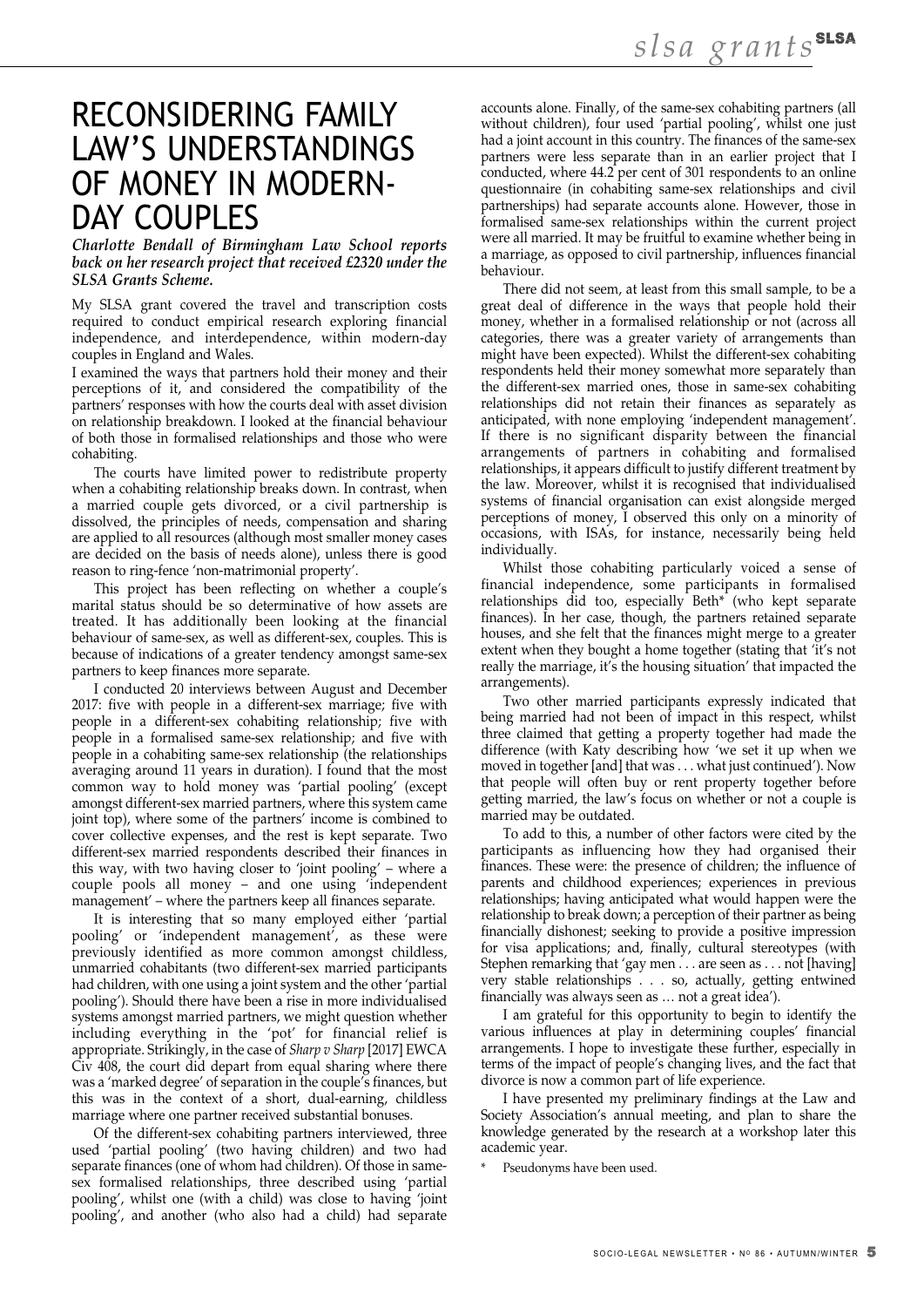## SLSA ANNUAL SEMINAR **COMPETITION**

#### *This year's Seminar Competition is now open for applications. The total prize fund is a maximum of £10,000.*

The money can be used to support the delivery of an individual seminar or short conference, or a series of events. There are no restrictions on subject matter, provided that applicants can show relevance to the socio-legal community. Applicants must be SLSA members. Applications will not be considered where the amount of support required is less than £500, or where the event is targeted at staff or students of a single institution. The fund has so far supported 30 highly successful events.

If you are considering an application, please ensure that your proposal accords with the published guidance, downloadable from the SLSA website **w** www slsa.ac.uk/ index.php/funding-schemes/seminar-competition. If you have any queries, please contact the subcommittee chair John Harrington **e** harringtonj3@cardiff.ac.uk. Closing date: **20 December 2018**.

Reports of two recent SLSA seminars held this year follow.

### The Time(s) and Temporality of international Human Rights Law

*Kathryn McNeilly reports on her event that took place on 2 July 2018 at the School of Law, Queen's University Belfast.*

Dr Kathryn McNeilly and Dr Mark Hanna were the coorganisers of this event and Professor Samuel Moyn (Yale University) delivered the event's keynote address.

This workshop aimed to bring together a diverse range of scholars working in the areas of human rights and legal theory to reflect on critical approaches to international human rights law and temporality. While 2018 marks the 70th anniversary of the Universal Declaration of Human Rights, the seminal document founding the international human rights law regime, today's context is markedly different. International human rights face increasing critique as a form of legal protection and language of emancipation. At this historic juncture, the workshop offered an opportunity to take stock of this area of law and ask how critical engagement with ideas of temporality may lead to creative and innovative interventions in the present period.

To this end, the event posed a number of questions: how can we think about the past, present and future of international human rights law? How can we understand and make visible the diverse temporalities that exist within this area of law? How do such temporalities differ from and relate to other temporalities, such as those of state and the global economy? Do the latter marginalise human rights internationally? Can alternative ways of understanding the connection between past, present and future offer possibilities for international human rights law to be thought anew?

Workshop participants included Dr Illan Wall (University of Warwick), Dr Bal Sokhi-Bulley (University of Sussex), Dr Paul O'Connell (SOAS), Dr Mark Hanna (Queen's University Belfast), Dr Kathryn McNeilly (Queen's University Belfast), Dr Ben Warwick (University of Birmingham), Dr Lucy Finchett-Maddock (University of Sussex), Dr Birgit Schippers (Queen's University Belfast) and Dr Tristan Sturm (Queen's University Belfast). These speakers spoke to three themes: 'From human rights pasts to human rights futures'; 'Time, temporality and international human rights law'; and 'Human rights in unknown times and spaces'. Professor Moyn's keynote address was titled 'Human rights and hope in progress', exploring

narratives of hope and progress in contemporary Anglo-American scholarship on human rights, and is available to view online via the Queen's University School of Law YouTube channel. Two PhD travel scholarships to attend the workshop were awarded to Matina Liosi (University of Kent) and William Linton (QMUL).

The event provoked significant discussion around the temporal elements of international human rights law, including the relationship between the temporality of rights and discourses such as neoliberalism and capitalism. The future(s) that international human rights law may facilitate were equally a dominant theme, exploring the diverse possibilities such may take. Discussion also considered the role of history and ideas of progress in international human rights law as closely informed by linear conceptions of time, as well as potential to disrupt this. Plans for an edited collection informed by these themes are in place in order to continue the conversations on international human rights law, its times, pasts and futures in the contemporary context.

### Our Arts in the North

*Rebecca Moosavian, School of Law, University of Leeds was convenor of this seminar on 5 July 2018 at the Assembly Rooms, Newcastle.*

'Our Arts in the North' was a multidisciplinary conference about copyright and the arts in the North of England. It formed part of the official programme of the Great Exhibition of the North which was held in Newcastle–Gateshead between June and September 2018 to celebrate the North of England's inventors, artists and designers.

The conference examined the arts and cultural regeneration in the North of England, particularly the role that copyright might play in fostering (or indeed hindering) such regeneration. It brought together leading academics working in a variety of complementary fields, including the arts, cultural regeneration and copyright law. In the spirit of the Great Exhibition, researchers from universities across major cities in the North – including Newcastle, Leeds, Edinburgh, Glasgow, Hull and Manchester – were represented.

Delegates enjoyed some fascinating papers from leading speakers, including: a keynote speech by Dr Smita Kheria (Edinburgh University) on 'Visual arts and copyright: artists' voices from the field'; Dr Danielle Child (Manchester Met University), 'From where you came: art, work and Manchester'; Dr Kristofer Erikson (University of Leeds), 'Profiting from openness: why some creative firms don't need copyright'; Professor Franco Bianchini (University of Hull); The preliminary outcomes evaluation of Hull UK City of Culture 2017: some key findings, themes and issues'; Dr Sukhpreet Singh (University of Glasgow); 'Not everything is about copyright and IP: creativity in the abyss of copyright's negative spaces, reflections from games, start-ups, archives, and other niche arts and cultural industries'.

The conference was of particular interest to those specialising in the arts and creative industries, cultural regeneration and those whose work engages copyright issues. It was attended by over 30 speakers and delegates from academia, local authority and heritage/creative sectors, and provided an invaluable opportunity to disseminate useful knowledge about copyright law and discuss how this maps on to the challenges of cultural regeneration. It also contributed to the ongoing building of contacts between intellectual property and creative academics across the North, providing an excellent platform for debate and future collaboration.

**e** *r.z.moosavian@leeds.ac.uk*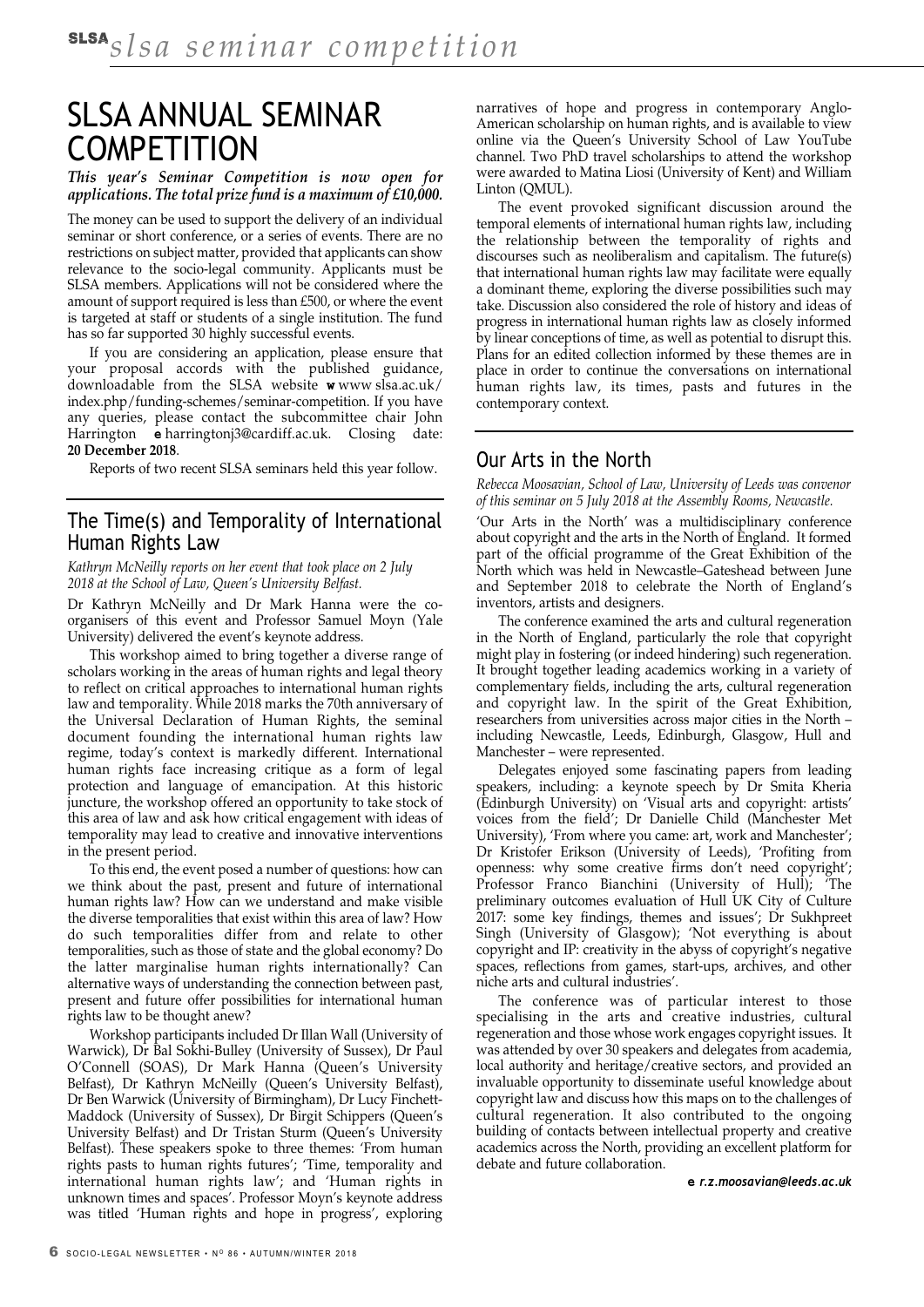## AddreSSinG SexuAL And doMeSTiC ViCTiMiSATion AMonG uniVerSiTy **STUDENTS**

*Marian Duggan and Sinéad Ring, University of Kent, describe their initiative to improve safety for Kent students.*

For those working in and around the areas of sexual and domestic victimisation, the fact that students have long been let down by universities on this issue will come as no surprise. The 2011 'Hidden Marks' report produced by the National Union of Students (NUS) suggested that 1 in 7 respondents had experienced serious physical or sexual assault while at university, with 35 per cent of serious incidents being committed by someone the victim knew intimately. The report also detailed inadequate institutional support, resulting in Westminster issuing a directive in 2015 instructing all universities in England and Wales to indicate what action they were taking to address the issue.

The introduction of tuition fees means the UK highereducation sector has gradually shifted towards viewing students as customers. This brings additional focus on the sector's responsibilities towards students, including protecting their right to study free from fear or incidence of violence. Office for National Statistics data suggests that young women are at high risk of experiencing sexual and domestic violence; this is significant when combined alongside statistics which indicate that 40 per cent of young people enter higher education each year. Yet, for many years, the university environment was overlooked in terms of sexual and domestic violence and victimisation.

In this article, we report on our experiences of being central to the design, creation and implementation of several key initiatives aimed at overhauling the University of Kent's response to sexual and domestic victimisation. We conclude by reflecting on the challenges involved and offer some insights for others who are engaging in similar work.

#### Effecting meaningful change

In 2015, a series of independent events which highlighted the inadequacy of Kent's support, information and response around sexual and domestic victimisation led us to establish SexualRespect@Kent. Initially, this was designed to be a platform from which to propose institutional changes. Fortunately for us, our organising coincided with the establishment of the Universities UK Task Force and subsequent government directives to universities to address sexual violence among students. At Kent, a Steering Group was formed in response to this directive, which we as members of SexualRespect@Kent were invited to join. In the remainder of this article, we outline the core initiatives we have implemented to date.

#### **UNI Protect**

This is a bystander intervention programme based on 'The Intervention Initiative' designed by scholars at UWE (University of the West of England) Bristol. We began by using their freely available toolkit, running the suggested four two-hour workshops, but focusing on domestic and sexual victimisation. From the start, we were clear that these workshops needed to be facilitated by external experts rather than lecturers in order to preserve the integrity of the programme and its delivery methods (as teaching and facilitation are very different pedagogical approaches). Therefore, we secured the services of a local domestic abuse charity to facilitate the workshops and implement a 'train the trainers' programme where the facilitators are training postgraduate research students to assist in delivering workshops. The Students' Union has ensured that UNI Protect workshops are embedded as part of their training and induction of key officers in clubs and societies, but to do this required revising the format to be a shorter (1.5 hour), one-off session. Following feedback from student attendees, the standard workshop has been revised down to three 1.5 hour sessions (4.5 hours in total) with optional additional training available.

#### **Audio-visual materials**

The Students' Union produced a promotional video advertising the UNI Protect workshops, featuring Kent students roleplaying scenarios in which bystanders could play a part in preventing the escalation of victimisation. This accompanied a series of posters, flyers and information leaflets distributed across campus and in all first-year student starter packs. In addition, the Corporate Communications team created new webpages which updated and consolidated information about sexual and domestic victimisation and where to access help. Tailored information about various activities is also communicated to staff via the university *Newsletter* and Senior Leadership Forum.

#### **Independent sexual violence adviser**

We have recently appointed a wellbeing adviser with a specific sexual assault and harassment remit. This post (which also covers mental health) allows for a greater consolidation of activities across the university related to victimisation and student wellbeing.

#### **University policies**

We have drafted several policy documents for staff and students to inform them of what protocols are in place in cases where sexual victimisation is disclosed. The information ranges from practical support through to advice on internal and external specialist assistance. Guidance for alleged perpetrators is also available.

#### **E-learning modules**

The development of online modules aimed at staff and students addresses two areas of concern: informing staff what to do if a student discloses victimisation; and providing information to students. These cover all of the information available in the written policy guidance, but in a more accessible format.

#### **Surveying students**

We included two questions into the general student survey to give us a baseline idea of students' awareness of institutional provision in this area and their likelihood to access it. Students were presented with a vignette which suggested that a fellow student had disclosed an incident of sexual assault; students were then asked what they would do with options ranging from 'do nothing' through to telling a range of internal and external authorities (i.e. College Masters or the police). In the second question, students were asked if they were familiar with the outlined range of initiatives implemented by Kent (i.e. the bystander training, the guidance for victims of sexual assault etc.). This will soon be supplemented with the findings from a university-wide survey currently being undertaken into students' awareness and experience of sexual and domestic violence and related initiatives at Kent, in order to ensure we are matching provision to need.

#### **Online reporting**

The university has created an online reporting system which will be made available to students towards the end of 2018. This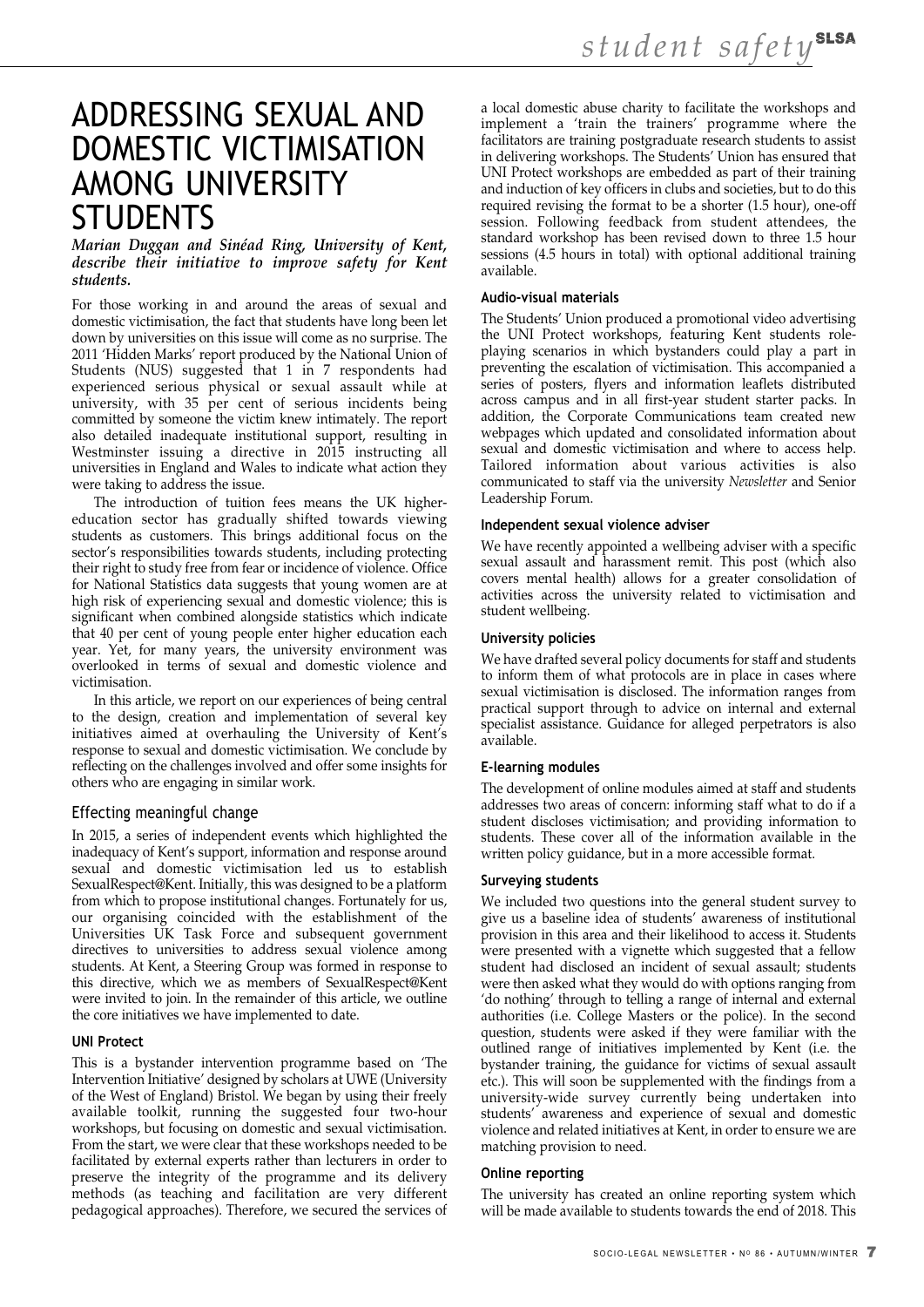mobile app includes the option of reporting anonymously if desired.

#### **Sexual assault responders**

Sexual assault responders (SARs) are volunteer members of staff who have been trained to provide out-of-hours emergency support to students who request it upon having alerted either campus security or a campus medic about an incident of sexual victimisation. SARs will inform the student of the options available to them (i.e. attending a sexual assault referral centre, reporting to the police, seeking emergency medical assistance or housing etc.) and will accompany students to medical centres or police stations if requested. They operate on a rota system and are remunerated accordingly.

## **ERC Consolidator Grant on Laws of** Social Reproduction

Feminist scholars have long demonstrated the invisibility of women's reproductive labour, performed in bearing and raising children, maintaining households and socially sustaining male labour. Mainstream international economic institutions today acknowledge unpaid care work as an obstacle to women's economic empowerment and Sustainable Development Goal 5.4 even requires that unpaid care and domestic work be recognised through the provision of public services and shared responsibility within the family. However, the world faces a growing care deficit and depletion in social reproduction even as states and international institutions fail to commit to systemic reforms and instead criminalise women's livelihood choices.

Anchored in the Global South context of India, the proposed project, titled the Laws of Social Reproduction, will use an interdisciplinary lens through which to retheorise the normative, empirical, regulatory and policy dimensions of social reproduction. The project broadly conceptualises female reproductive labour and will investigate five sectors of women's reproductive labour spanning the market-marriage continuum, including sex work, erotic dancing, commercial surrogacy, paid domestic work and unpaid domestic work. The project will take materialist feminist theories of social reproduction as its starting point. Based on an empirical study of the political economies and legal ethnographies of these five sectors of women's work, the project will catalogue for each sector innovative economic models, legal and governance tools and policy proposals to enhance women's economic bargaining power. Ultimately, the project aims to shift political sensibilities towards reproductive labour by bridging the discursive and policy silos between sectors of reproductive labour. *Prabha Kotiswaran*

## Living Together Apart project

An interdisciplinary collaboration of social science academics representing sociology, gender studies, law, geography and education at Sussex and Brighton Universities is undertaking research that explores people's experiences of being part of a former intimate relationship with children, still living in the same space, thus 'Living Together Apart' (LTA). The project team is collecting stories of experiences of LTA, whether good, bad or somewhere in between. They are interested to hear from anyone with experience of currently or previously being in an LTA relationship (including what changed if this is no longer the case); or from those 18 and over with experiences of being a child growing up with LTA parents, step-parents or guardians. Please see detailed information about the project at **w** http://livingtogetherapart.org. *Nuno Ferreira*

#### Reflections

Our collective expertise on sexual and domestic violence has been vital to addressing these issues from an informed, personcentred perspective. Importantly, we benefited from being part of the university Steering Group from the start, ensuring we could make recommendations and contribute to discussions to inform subsequent decisions. We would advise anyone working in this area to remain attentive to ways in which they can best ensure that their expertise is recognised and put to most effective use. At the same time, we think it is vitally important that universities recognise where collaborating with relevant external stakeholders can bring added value to a project, such as involving domestic violence practitioners, in the delivery of workshops, for example.

*m.c.duggan@kent.ac.uk and s.ring@kent.ac.uk*

### iALS transformation project

The University of London is funding a multi-million pound transformation of the Institute of Advanced Legal Studies (IALS). This major project started in July 2018 and will replace the building infrastructure with new heating, cooling, ventilation, cabling and Wifi. IALS Library will be completely refurbished and redesigned. Once completed, IALS Library will be able to offer researchers:

- a new second-floor library entrance looking out on to Russell Square;
- 50 additional study desk places;
- bookable group study and training rooms;
- a special needs room;
- 10 additional lockable library research carrels;
- $\bullet$  new desk and chair furniture throughout the library;
- $\bullet$  more control over reading-room heating and cooling;
- **nota** more self-issue laptops; and
- **u** improved IT services.

This major project will take around two years until 2020, but the building and library will remain open throughout. Read more about progress with this exciting project at: Transformation Project 2018–2020 **w** http://ials.sas.ac.uk/about/ialstransformation-project. *David Gee*

## ESRC doctoral scholarships

The Midlands Graduate School is an accredited ESRC Doctoral Training Partnership (DTP). One of 14 such partnerships in the UK, the Midlands Graduate School is a collaboration between Aston, Birmingham, Leicester, Loughborough, Nottingham and Warwick universities.

Birmingham Law School (University of Birmingham) the School of Law (University of Nottingham) and the School of Law (University of Warwick) are inviting applications for ESRC doctoral studentships in socio-legal studies. Information about the Midlands Graduate School DTP, including how to apply is available at **w** www.mgsdtp.ac.uk.

The studentships cover fees and maintenance stipend (if eligible) and extensive support for research training, as well as research activity support grants. To check your eligibility, visit **w** www.mgsdtp.ac.uk/studentships/eligibility.

Enquiries can be directed to Professor Rosie Harding (Midlands Graduate School Socio-legal Studies Pathway Lead, University of Birmingham) at **e** r.j.harding@bham.ac.uk, or to institutional socio-legal pathway co-ordinators at Nottingham (Dr Candida Saunders **e** candida.saunders@nottingham.ac.uk) and Warwick (Professor Shaheen Ali **e** s.s.ali@warwick.ac.uk) Closing date: **22 January 2019**.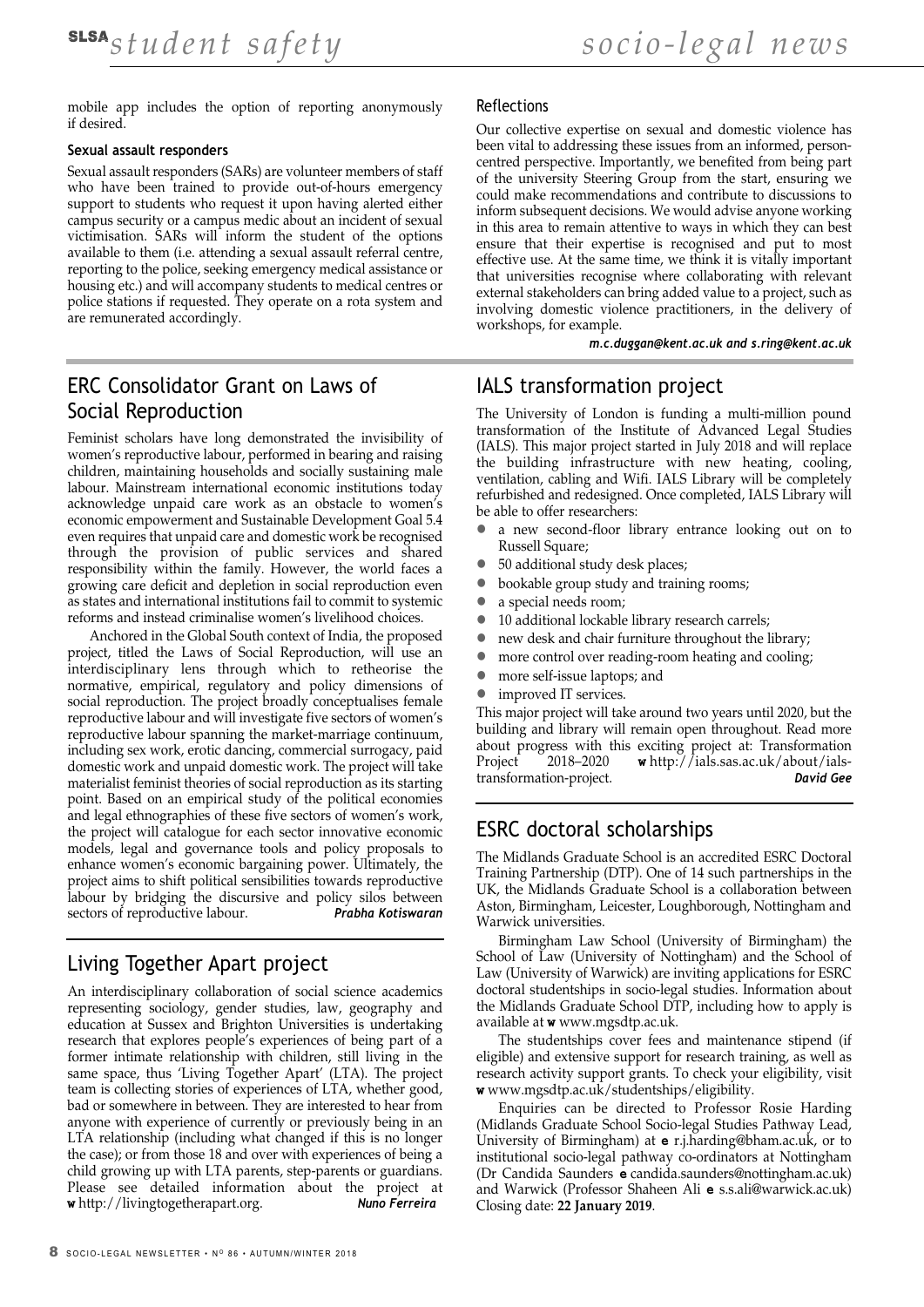## Sexual offences: assessing the impact of the definitive guideline

The Sentencing Council has completed an impact assessment of the Sexual Offences Definitive Guideline. The guideline, which came into force in April 2014, covers over 50 offences including rape, assault by penetration, sexual assault, sexual activity with a child and indecent images. The guideline appears to have achieved its aim to make sentencing practice more consistent for the offences covered, with one exception: sexual assault. This offence has seen an increase in average sentencing severity since the guideline came into force.

Having considered the impact assessment, the Council will revisit areas of the guideline for which issues were identified. To download the full publication or the summary, visit **w** www.sentencingcouncil.org.uk/publications/item/sexualoffences-assessment-of-guideline. *Phil Hodgson*

## Ministry of Justice: Areas of Research Interest

The Ministry of Justice has recently published its Areas of Research Interest. The document can be found at **w** www.gov.uk/government/publications/ministry-of-justiceareas-of-research-interest. It highlights the Ministry of Justice's strategic evidence gaps with a focus on long-term and crosscutting gaps in understanding. The aim is also to engage with the external community to expand and deepen the department's underpinning evidence base. The Chief Social Researchers at the Ministry of Justice are keen to hear from academics who are working on any of the strategic evidence gaps outlined in the Areas of Research Interest. Researchers are invited to get in touch and describe in a few sentences what they are working on. Email **e** researchsupport@justice.gov.uk. *Alexy Buck*

## **ESRC** writing competition

The ESRC writing competition aims to encourage and reward outstanding written communication by ESRC-funded students. In a change to previous eligibility requirements, the competition is only open to students who are in receipt of ESRC funding on this year's closing date: **7 December 2018**. The winner will receive a £1000 cash prize and two runners-up will receive £500 each. See website for full details **w** https://esrc.ukri.org/skillsand-careers/writing-competition/about-the-competition.

## Books and book series

*Stopping Rape: Towards a comprehensive policy* (2015) Emanuela Lombardo, Brian Francis, David Sugarman et al, Policy Press, relaunched as an open acess book, 322pp

This book offers a comprehensive guide to the international policies developed to stop rape, together with case studies on their effectiveness in practice. Engaging with the legal and criminal justice systems, health services, specialised services for victim–survivors, educational and cultural outreach, and more, it brings together both theory and real-world evidence to build a thorough picture of worldwide efforts to fight rape in all its contexts. See website for free download contexts. See website for free download **w** www.oapen.org/search?identifier=648060.

#### *Cruel, Inhuman or Degrading Treatment: Benefit sanctions in the UK* (2018) Michael Adler, Palgrave Macmillan £35.99ebook/£44.99hb 183pp

Published by Palgrave Macmillan in its Socio-Legal Series, *Cruel, Inhuman or Degrading Treatment* subjects the largely hidden phenomenon of benefit sanctions in the UK to sustained

#### AHRC blog

If you're an AHRC-funded researcher, past or present, and you're interested in writing a blog piece then the AHRC blog would like to hear from you. The blog provides a platform to tell both the wider academic community and general public what you are up to and promote your research to people who might not otherwise get to hear about it.

Blog entries are typically short, focused and fairly informal pieces of writing that aim to make a simple point well and for a broad audience (and include at least one image for the more visually minded reader). To find out more, visit the blog and read the blog-writing guide **w** www.ahrc.ac.uk/documents/guides/ ahrc-blog-writing-guide and then get in touch.

## Housing After Grenfell blog

A 'Housing After Grenfell' blog has been launched by Susan Bright, Centre for Socio-legal Studies, Oxford. She is inviting contributions to add to the debate about housing and lawrelated matters following the Grenfell tragedy. For current blogs and for guidelines on how to contribute, see **w** www.law.ox.ac.uk/housing-after-grenfell. *Susan Bright*

## w G Hart Legal workshop 2020: call for workshop proposals and the nomination of Academic Directors

The Institute of Advanced Legal Studies is seeking proposals and Academic Directors for the 2020 W G Hart Legal Workshop from law schools across the UK. The W G Hart Legal Workshops are directed towards the advancement of legal education at the academic stage. The Institute hosts the workshops on behalf of the University of London and invites applications to provide the academic leadership of the 2020 workshop; it will particularly welcome proposals that continue the workshops' long tradition of breaking new ground.

The Institute would also welcome proposals and the nomination of directors from across the UK and would encourage early career scholars with a proven track record of conference organisation to submit proposals and direct future Workshops. It is recommended that there be no fewer than two directors for the Workshop. Please see website for full details **w** http://ials.sas.ac.uk/events/event/17564. Closing date: **11 January 2019**.

examination and critique. It comprises 12 chapters dealing with the terms 'cruel', 'inhuman' and 'degrading' that are used as a benchmark for assessing benefit sanctions; benefit sanctions as a matter of public concern; the historical development of benefit sanctions in the UK; changes in the scope and severity of benefit sanctions; conditionality and the changing relationship between the citizen and the state; the impact and effectiveness of benefit sanctions; benefit sanctions and administrative justice; the role of law in protecting the right to a social minimum; a comparison of benefit sanctions with court fines; benefit sanctions and the rule of law; and what, if anything, can be done about benefit sanctions. Each chapter ends with a paragraph that attempts to highlight the most salient points and the book ends with a short conclusion in which benefit sanctions are assessed against the chosen benchmark. It should be of special interest to academics and students in law and the social sciences. It would also be of interest to professionals and service providers who provide assistance and support for social security claimants, particularly those who have been sanctioned, and to politicians, policymakers and pressure groups.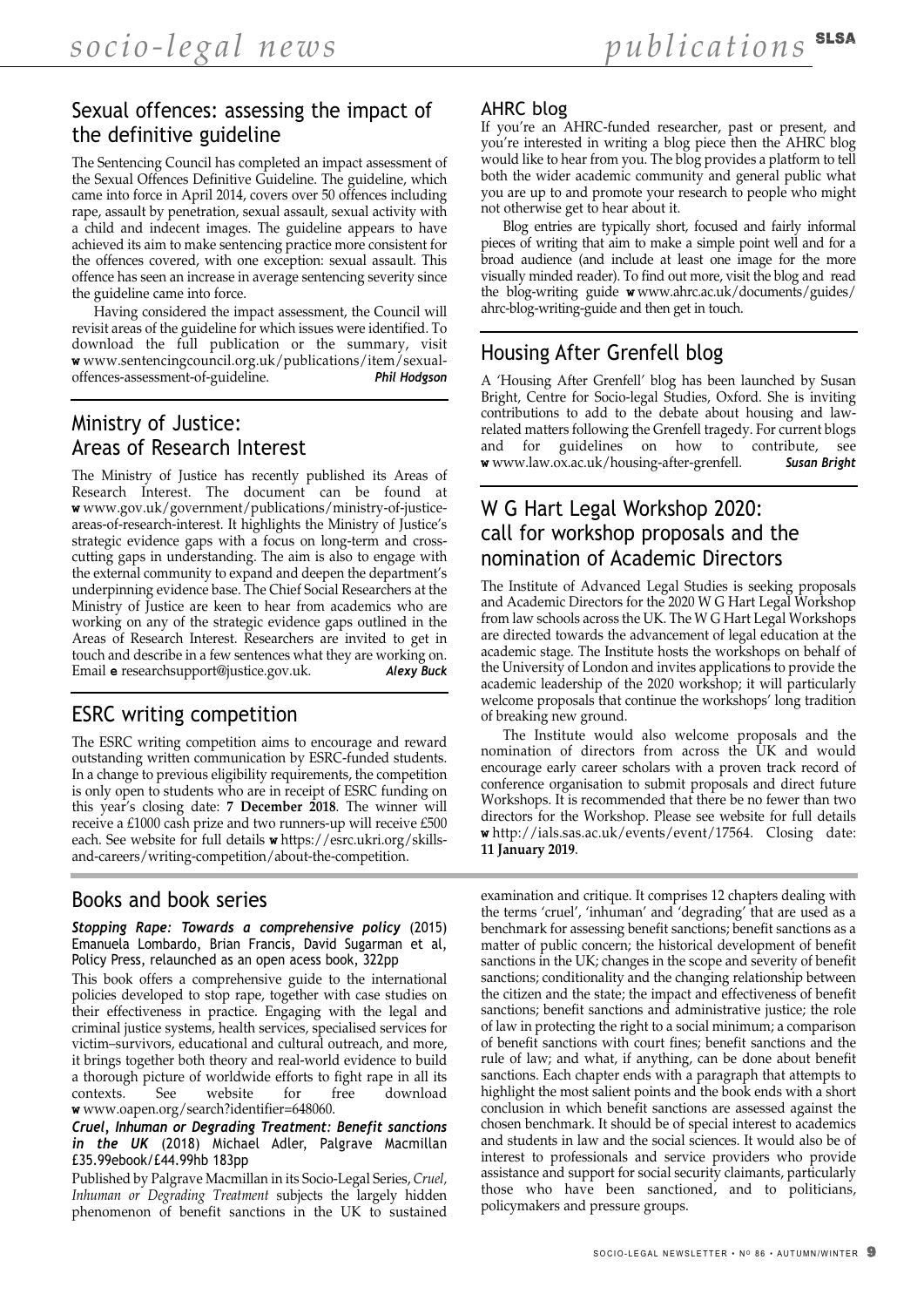#### *Legal Strategies for the Development and Protection of Communal Property* (2018) Ting xu and Alison Clarke (eds), Oxford University Press £65 256pp

In the Proceedings of the British Academy series, this book provides readers with an overview of communal property in different jurisdictions; offers a socio-legal interpretation of the nature and importance of communal property; and explores the multi-faceted analysis of the theoretical nature and current development of communal property. It is one of the research outputs of Dr Xu's project entitled 'Diversifying Ownership of Land?: Communal Property in the UK and China' funded by the British Academy International Mobility and Partnership Scheme 2014–2017.

#### *Ombudsmen and ADR: A comparative study of informal justice in Europe* (2018) naomi Creutzfeldt, Palgrave Macmillan £80.50ebook/£101hb 207pp

How do ordinary people experience and make sense of the informal justice system? Drawing on original data with British and German users of Ombudsmen — an important institution of informal justice – Naomi Creutzfeldt offers a nuanced comparative answer to this question. In so doing, she takes current debates on procedural justice and legal consciousness forward. This book explores consciousness around 'alternatives' to formal legality and asks how situated assumptions about law and fairness guide people's understandings of the informal justice system. The author shows that the everyday relationship that people have with the informal justice system is shaped by their experiences and expectations of the formal legal system and its agents. This book is an innovative theoretical and empirical statement about the future prospects for informal justice in Europe.

#### *A Socio-legal Study of Hacking: Breaking and remaking law* and *technology* (2018) Michael Anthony C Dizon, Routledge £115 277pp

This book examines the relations and interactions between hacking and the law with a view to understanding how hackers influence and are influenced by technology laws and policies. In our increasingly digital and connected world where hackers play a significant role in determining the structures, configurations and operations of the networked information society, this book delivers an interdisciplinary study of the practices, norms and values of hackers and how they conflict and correspond with the aims and aspirations of hackingrelated laws. Describing and analysing the legal and normative impact of hacking, as well as proposing new approaches to its regulation and governance, this book makes an essential contribution to understanding the socio-technical changes, and consequent legal challenges, faced by our contemporary connected society.

#### *Litigants in Person in Northern Ireland: Barriers to legal* participation (2018) Gráinne McKeever, Lucy Royal-Dawson, Eleanor Kirk and John McCord, Nuffield Foundation 356pp

The Nuffield Foundation provided funding for a two+ year study into litigants in person in the civil and family courts in Northern Ireland, examining the barriers to legal participation. The research, published on 14 September 2018, found that the barriers faced by litigants in person can jeopardise their right to a fair trial under Article 6 ECHR. The main recommendations from the research are that there is a need for cultural change to 'normalise' the presence of litigants in person in the court system (to tackle the attitudinal barriers they face) and a need for information materials to support litigants in person, developed through user-focused design principles (to tackle intellectual, practical and emotional barriers). The research and associated publications are available on the website **w** www.nuffieldfoundation.org/impact-litigants-personnorthern-ireland-court-system.

#### *The Politics of Love in Myanmar* (2018) Lynette Chua, Stanford University Press \$25.95 232pp

*The Politics of Love in Myanmar* offers an intimate ethnographic account of a group of LGBT activists before, during and after Myanmar's post-2011 political transition. The author explores how these activists devoted themselves to, and fell in love with, the practice of human rights and how they were able to empower queer Burmese to accept themselves, gain social belonging, and reform discriminatory legislation and law enforcement. Informed by interviews with activists from all walks of life – city dwellers, villagers, political dissidents, children of military families, wage labourers, shopkeepers, beauticians, spirit mediums, lawyers, students – Lynette Chua details the vivid particulars of the LGBT activist experience founding a movement, first among exiles and migrants and then in Myanmar's cities, towns and countryside. A distinct political and emotional culture of activism took shape, fusing shared emotions and cultural bearings with legal and political ideas about human rights. For this network of activists, human rights moved hearts and minds and crafted a transformative web of friendship, fellowship and affection among queer Burmese. Chua's investigation provides crucial insights into the intersection of emotions and interpersonal relationships with law, rights and social movements.

#### *Nobody's Law: Legal consciousness and legal alienation in everyday Life* (2018) Marc Hertogh, Palgrave Macmillan €57.19hb €95.19ebook 240pp

*Nobody's Law* shows how people – who are disappointed, disenchanted and outraged about the justice system – gradually move away from law. Using detailed case studies and combining different theoretical perspectives, this book explores the legal consciousness of ordinary people, businessmen and street-level bureaucrats in the Netherlands. The empirical research in this study tells an original and alternative narrative about the role of law in everyday life. While previous studies emphasise the law's hegemony and argue that it's 'all over', Hertogh shows that legal proliferation makes it harder for people to know, and subsequently identify with, the law. As a result, official law has become increasingly remote and irrelevant to many people. The central finding presented in this highly topical text is that these developments signal a process of 'legal alienation' – a gradual and mundane process with potentially serious consequences for the legitimacy of law. A timely and original study, this book will be of particular interest to scholars in the fields of law and society, socio-legal studies and legal theory.

#### *Anti-shechita Prosecutions in the Anglo-American World, 1855—1913: A major attack on Jewish freedoms* (2018) David Fraser, Academic Studies Press \$119.00 258pp

The first study of historical attempts by animal welfare groups to ban the Jewish method of slaughter (shechita) details cases from Australia, Canada, England, Scotland and the USA, many for the first time, in which anti-animal cruelty groups prosecuted those engaged in shechita as part of their attempts to introduce compulsory stunning of animals before slaughter. Use code SLSA online for 20 per cent discount at **w** www.academicstudiespress.com.

#### *Jewish Law and American Law: A comparative study*, vols 1 & 2 (2018) Samuel J Levine, Academic Studies Press \$109 each 384pp & 238pp

These volumes contribute to the growing field of comparative Jewish and American law, presenting 26 essays characterised by a number of distinct features. The essays will appeal to legal scholars and, at the same time, will be accessible and of interest to a more general audience of intellectually curious readers. Use code SLSA online for 20 per cent discount at **w** www.academicstudiespress.com.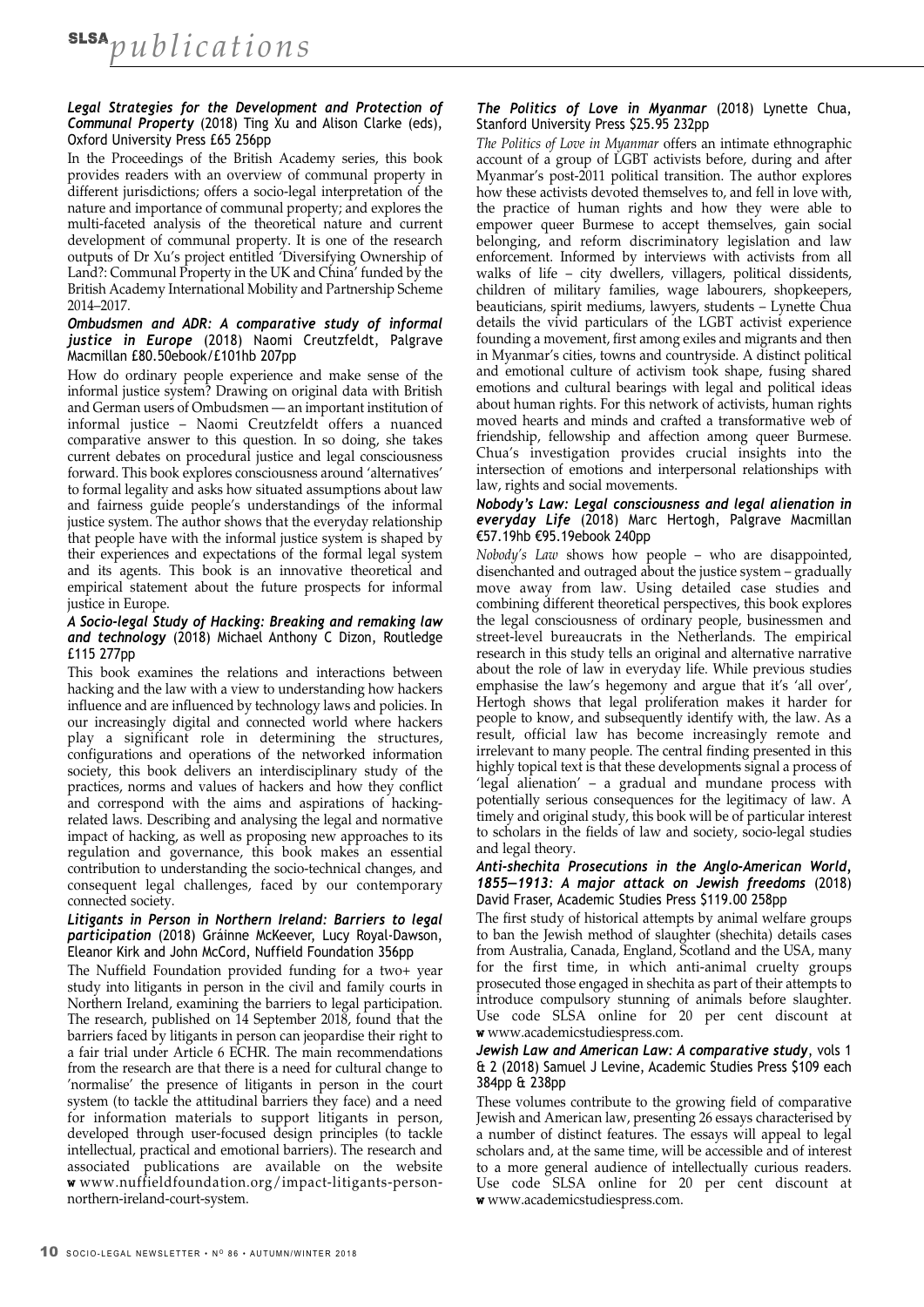#### *Human Rights in the UK and the Influence of Foreign Jurisprudence* (2018) Hélène Tyrrell, Hart £65 264pp

This book represents the first major empirical study of the use of foreign jurisprudence at the UK Supreme Court. It focuses on the patterns of use and non-use of rulings from foreign domestic courts in human rights cases before the UK Supreme Court. Results are drawn from quantitative and qualitative research, presenting data from the first eight years of Supreme Court activity. The evidence includes interviews with active and former members of the senior judiciary, as well as a focus group including some of the Supreme Court judicial assistants. Use code CV7 online for 20 per cent discount at **w** www.bloomsburyprofessional.com/uk/hart.

#### *Criminologies of the Military: Militarism, national security and justice* (2018) Andrew Goldsmith and Ben wadham (eds), Hart £65 224pp

This innovative collection offers one of the first analyses of criminologies of the military from an interdisciplinary perspective. While some criminologists have examined the military in relation to the area of war crimes, this collection considers a range of other important but less explored aspects such as private military actors, insurgents, paramilitary groups and the role of military forces in tackling transnational crime. Use code CV7 online for 20 per cent discount at **w** www.bloomsburyprofessional.com/uk/hart.

#### *Counter-terrorism, Constitutionalism and Miscarriages of Justice: A Festschrift for Professor Clive Walker* (2018) Genevieve Lennon, Colin King and Carole McCartney (eds), Hart £80 360pp

The purpose of this book is to honour the influential and wideranging work of Professor Clive Walker. It explores Professor Walker's influence from three perspectives. Firstly, it provides a historical reflection upon the development of the law and policy in relation to counter-terrorism and miscarriages of justice since the 1970s. Secondly, it provides a critical analysis of the law and policy as it stands today and its future trajectory. Finally, it celebrates and recognises the significant contributions by Professor Walker, with each chapter built around one or more of his key works. Use code CV7 online for 20 per cent discount at **w** www.bloomsburyprofessional.com/uk/hart.

#### *New Trajectories in Law book series***: call for proposals**

Proposals are invited for this for edited series of short-form books which is intended to define a new direction in legal studies. Challenging the assumption that legal education is just about training students for commercial careers, the series aims to articulate a more progressive idea of law. The series will be published by Routledge under the Glasshouse imprint. To discuss a possible contribution, contact the series editors Adam Gearey **e** a.gearey@bbk.ac.uk and Colin Perrin **e** colin.perrin@tandf.co.uk. See webpage for details **w** www.slsa.ac.uk/images/2018winter/Series\_summary.pdf.

#### *Routledge Cultural Heritage in International Law book series:* **call for proposals**

International cultural law is a rapidly developing, diverse field of legal study, but non-lawyers are also awakening to how it affects their areas of specialisation, thus stoking an interest in the subject area that has been rising over the past two decades globally, as these issues affect every jurisdiction. This series welcomes proposals for monographs and edited collections that focus on cultural heritage and international law, in particular from an interdisciplinary perspective. It aims at publishing original, sound and cutting-edge works on emerging topics of worldwide relevance by both junior and senior scholars. For preliminary expressions of interest, or for submitting book proposals, please feel free to contact Professor Valentina Vadi **e** v.vadi@lancaster.ac.uk. For information on book proposals, see **w** www.routledge.com/resources/authors/how-to-publishwith-us.

#### *Handbook of Heritage Law and Discourse: A triadic dimension — protection, regulation and identity***: call for papers for edited collection**

The past four decades have witnessed the remarkable extension of enthusiasm in cultural heritage or property from the perspective of international laws, or international legal frameworks as the multilevel legal instruments for safeguarding, protection and maintenance of cultural heritage, property, or rights. In this project, the identification of 'heritage' employs specific discourses, codes, transcending values and images that conceal assumptions about members of a people comprising a people within a nation. Papers are invited for inclusion in this handbook, edited by Anne Wagner and Le Cheng. Please see webpage for details **w** www.linkedin.com/pulse/handbook-heritage-law-discourseanne-wagner. Closing date for abstracts: **28 February 2019**.

### Journals

#### 'Robert W Gordon in conversation with David Sugarman' (2018) *Law and History Review Digital Edition* (*The Docket*)

This free-to-access article details a discussion arising from more than six hours of recorded conversations in which Bob Gordon talks with David Sugarman about his life and work. See **w** https://Lawandhistoryreview.Org/Article/Robert-W-Gordon-In-Conversation-With-David-Sugarman.

#### **Cambridge University Press to publish** *Law and Social Inquiry* **on behalf of the American Bar Foundation**

Cambridge University Press and the American Bar Foundation (ABF) have announced that beginning in January 2019 Cambridge will publish the ABF's interdisciplinary journal *Law and Social Inquiry.* For further details and information on submission, visit **w** www.cambridge.org/core/journals/law-and-social-inquiry.

#### *International Journal of Comparative and Applied Criminal Justice***: call for papers for special issue**

Submissions are invited for a special issue on 'Making rights real: rights protection for crime victims'. Since the 1985 UN Declaration of Basic Principles of Justice for Victims of Crime and Abuse of Power, countries have legislated to recognise the special status of victims within criminal procedures and to set out the basic obligations of police, prosecutors, courts and corrections to respond. While there have been advances in many areas, there has been no comprehensive compilation of scholarship on contemporary practice in the promotion, protection and enforcement of rights for crime victims. The special issue aims to fill this gap in the academic literature by bringing together research on these dispersed activities in one volume. Closing date: **1 March 2019**. See website for details **w** http://explore.tandfonline.com/cfp/bes/rcac-si-makingrights-real?utm\_source=TFO&utm\_medium =cms&utm\_campaign=JMR05058.

#### *International Trade Law and Regulation***: call for papers**

The recently relaunched *International Trade Law and Regulation* published by Wildy is currently accepting articles (usually 3500– 8000 words in length) and comment pieces (2000–3000 words). The peer-reviewed journal aims to publish cutting-edge research on any topic of international economic law, international financial law, international trade law and international investment law. For further queries or for submitting a contribution, please contact Eleanor Loutzenhiser **e** eleanor.loutzenhiser@hotmail.co.uk or see website **w** www.wildy.com/isbn/1357-3136/international-trade-lawand-regulation-issues-only-journal-sweet-maxwell-ltd

#### *Laws***: call for papers for special issue**

Submissions are invited for a special issue on 'The protection of minorities under international law'. See website for details **w** www.mdpi.com/journal/laws/special\_issues/minorities\_ international\_law. Closing date: 1**0 January 2019**.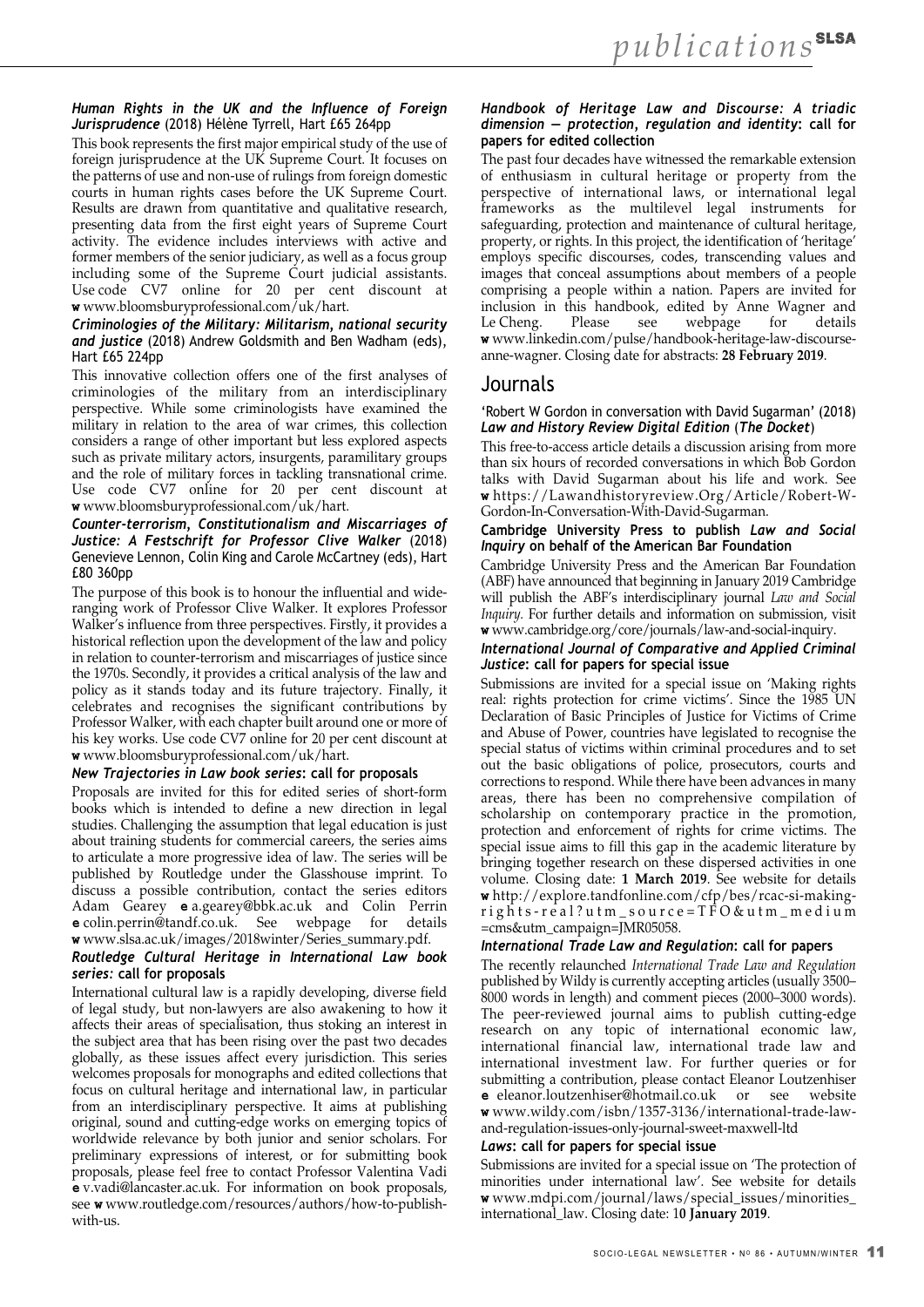#### l **BRITISH ACADEMY OF FORENSIC SCIENCES FRIENDS' DINNER: CASE OF MARINE A**

*29 November 2018: Worshipful Society of Apothecaries, London* Please see poster for details

**w** www.slsa.ac.uk/images/Autumn2018/BAFS\_Friends\_Dinner\_29.jpg.

#### l **EU HEALTH LAW AND POLICY: SHAPING A FUTURE RESEARCH AGENDA**

*29—30 November 2018: University of Edinburgh* Please see flyer for details **w** www.slsa.ac.uk/images/2018summer/ CfP\_Edinburgh\_Nov18.docx.pdf.

#### l **EXCLUDED VOICES AND SUPPRESSED NARRATIVES: BLOOD OIL — TYRANTS, VIOLENCE, AND THE RULES THAT RUN THE WORLD**

*5 December 2018: Somerset House East Wing, King's College London* Speaker: Professor Leif Wenar, King's College London. Third in the 2018–2019 Transnational Law Institute Signature Lecture series. See website for details **w** www.kcl.ac.uk/events/eventstory.aspx?id=e2f080b1-139e-44b1-bbad-6c5116ee44bf.

#### l **CONDUCTING QUALITATIVE COMMUNITY-BASED RESEARCH WITH MINORITY COMMUNITIES**

*5 December 2018: Liberty Building, University of Leeds* Speaker: Stu Marvel, Lecturer in Law, University of Leeds, and Distinguished Scholar in Residence, Emory University School of Law, Atlanta, Georgia. See website for details

**w** https://essl.leeds.ac.uk/law/events/event/794/conductingqualitative-community-based-research-cbr-with-minoritycommunities-stu-marvel.

#### l **SOCIO-LEGAL JOURNALS GLOBAL SOUTH INITIATIVE: WRITING WORKSHOP**

*5—6 December 2018: British Institute in Eastern Africa, Nairobi, Kenya*

Please see website for details **w** www.lawandglobaljustice.com/ sociolegal-journals-global-south-initiative.

#### l **EUROPEAN GOVERNANCE OF HEALTH CRISIS AND DISASTER MANAGEMENT**

*6—7 December 2018: Amsterdam Law School*

Co-conveners: Mark L Flear (Queen's University Belfast) and Anniek de Ruijter (Amsterdam). Please see flyer for details

**w** www.slsa.ac.uk/images/2018summer/Call\_for\_Papers\_- \_EU\_Governance\_of\_Health\_Crisis\_and\_Disaster\_Management\_6\_ and\_7\_December\_2018\_final.docx.

#### l **RACE: WHY CAN'T THE LAW EFFECT GENUINE EQUALITY?**

*7 December 2018: St Mary's University, Twickenham, London* Organised by the Centre for Law and Culture at St Mary's University with the University of Westminster and GSM London. Please see flyer for details **w** www.slsa.ac.uk/images/2018summer/ Centre\_Racial\_Equality\_Conference\_2018\_pdf.pdf.

#### l **TRANSMITTING JUSTICE: TRANSPARENCY, VISUALITY AND MEDIATIZATION**

#### *10 December 2018: 83 Pall Mall, London*

Sponsored by the SLSA Seminar Competition and Department of Social and Policy Sciences, University of Bath. See website for details **w** www.eventbrite.co.uk/e/transmitting-justice-transparencyvisuality-and-mediatization-tickets-45677388298.

#### l **VERTIGO: FAKE NEWS/REAL THEORY**

*12 December 2018: Sir Roland Wilson Building, Australian National University, Canberra, Australia*

Presented by the Centre for Law, Arts and the Humanities. Please see website for details **w** https://law.anu.edu.au/event/seminar/vertigofake-newsreal-theory.

#### l **LSAANZ ANNUAL CONFERENCE**

*12—15 December 2018: Legal Intersections Research Centre, University of Wollongong, Australia*

Theme: 'Inclusion, exclusion and democracy'. The SLSA and Canadian Law and Society Association are co-sponsors of this event. Please see website for details **w** www.lsaanz.org/conferences.

#### l **SOCIO-LEGAL JOURNALS GLOBAL SOUTH INITIATIVE: WRITING WORKSHOP**

*13—14 December 2018: Universidade Federal de Pernambuco, Recife, Brazil*

Please see website for details **w** www.lawandglobaljustice.com/ sociolegal-journals-global-south-initiative.

#### l **RELATIONSHIP BREAKDOWN: INFORMAL AND LEGAL SOLUTIONS**

*14 December 2018: De Montfort University, Leicester* Please see website for details **w** https://unregisteredmarriages.org/ events/relationship-breakdown-informal-and-legal-solutions.

#### l **'ORIENT FAR AND NEAR' CONFERENCE**

*14—15 December 2018: University of Wrocław, Poland* Please see flyer for details **w** www.slsa.ac.uk/images/2018summer/ CfP\_Orient\_Far\_and\_Near.pdf.

#### l **LAW, HUMAN RIGHTS AND RELIGION: FLASHPOINTS**

*17 December 2018: Nottingham Trent University*

Please see website for details and to register **w** https://onlinestore.ntu.ac.uk/conferences-and-events/nottinghamlaw-school/events/flashpoints-2018-law-human-rights-and-religion.

#### l **SLSA POSTGRADUATE CONFERENCE**

*3—4 January 2019: Warwick University* See webpage for further details **w** www.slsa.ac.uk/SLSA%20Postgraduate%20Conference.

#### l **INTRODUCTION TO MPHIL/PHD LEGAL RESEARCH METHODS**

*7 January 2019: Institute of Advanced Legal Studies, London* This course aims to introduce a range of research methodologies that may be relevant to MPhil/PhD research in law and legally related fields. Please see website for details

**w** https://ials.sas.ac.uk/events/event/16873.

#### l **THE REGULATION OF PARTNERSHIPS AND CLOSELY-HELD CORPORATIONS**

*10 January 2019: Newton Building, City Campus, Nottingham Trent University*

Joint Conference of the Partnership, LLP and LLC Law Forum and the Nottingham Law School Centre for Business and Insolvency Law. Please see website for registration **w** www.ntu.ac.uk/aboutus/events/upcoming-events.

#### l **INAUGURAL PROPTECH AND BLOCKCHAIN DISCUSSION ON LAND REGISTRATION AND RECORDING OF REAL PROPERTY INTERESTS**

*17—18 January 2019: RMIT Europe, Barcelona*

Please see flyer for details **w** www.slsa.ac.uk/images/Autumn2018/ Inaugural\_proptech\_and\_blockchain.docx.

#### l **RICH LAW, POOR LAW: CALL FOR PAPERS**

*25 January 2019: Institute of Advanced Legal Studies, London* This is an SLSA-sponsored one-day event. See webpage for details **w** www.slsa.ac.uk/index.php/news/events-news?id=328.

#### l **EXCLUDED VOICES AND SUPPRESSED NARRATIVES: SIGNATURE LECTURE**

*30 January 2019: Somerset House East Wing, King's College London* Speaker: Professor Emily Grabham, University of Kent. Please see website for details **w** www.eventbrite.co.uk/e/tli-signature-lectureprofessor-emily-grabham-university-of-kent-tickets-49952614615.

#### l **ANNUAL WESTMINSTER LAW SCHOOL LECTURE**

*5 February 2019: Five Hall, Regent Street, London* Speaker: Sir Richard Hall. See website for details **w** www.westminster.ac.uk/events/sir-richard-arnold-annualwestminster-law-school-lecture.

#### l **EXCLUDED VOICES AND SUPPRESSED NARRATIVES: SIGNATURE LECTURE**

*6 February 2018: Somerset House East Wing, London* Speaker: Professor Walter Kaelin. Please see website for details **w** www.kcl.ac.uk/events/event-story.aspx?id=0f6f3861-1955-40bd-8f05-8a65290a8cfc.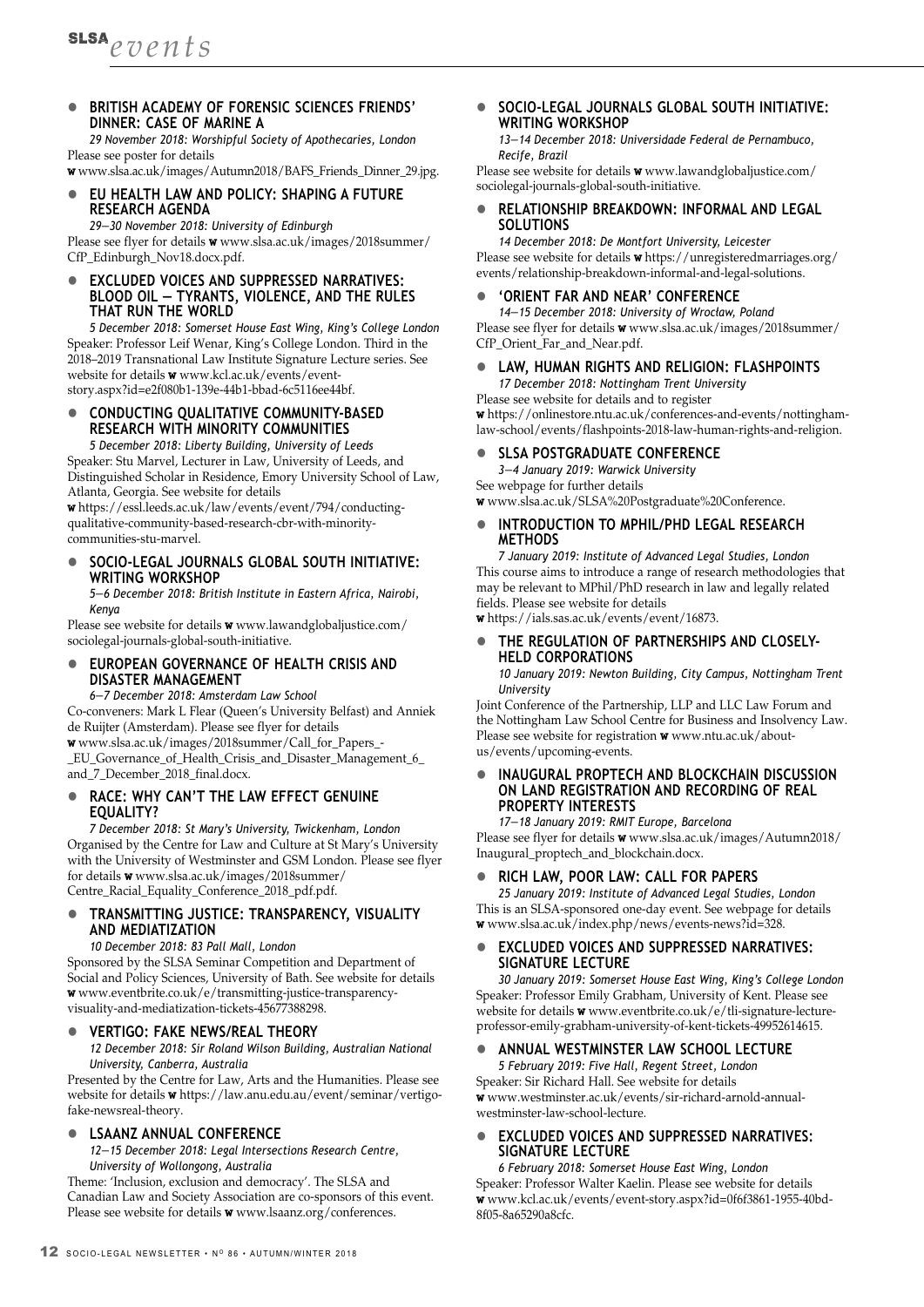#### l **HOW TO GET A PHD IN LAW: DAY TWO**

*28 February 2019: Institute of Advanced Legal Studies, London* Theme: 'The PhD journey – supervision, research ethics and preparing yourself for upgrade and vivas'. Please see website for details **w** www.sas.ac.uk/events/event/16868.

#### l **ANNUAL ASSOCIATION FOR THE STUDY OF LAW, CULTURE, AND THE HUMANITIES GRADUATE STUDENT WORKSHOP: CALL FOR APPLICATIONS**

*21 March 2019: Carleton University, Ottawa, Canada* Please see flyer for details

**w** www.slsa.ac.uk/images/2018winter/ASLCH\_GRADUATE\_ STUDENT\_WORKSHOP\_2019.docx. Closing date: **30 November 2018**.

l **ANNUAL ASSOCIATION FOR THE STUDY OF LAW, CULTURE, AND THE HUMANITIES ANNUAL CONFERENCE** *22—23 March 2019: Carleton University, Ottawa, Canada*

Please see website for details

**w** http://lawculturehumanities.com/overview.

l **SECURITY, BORDERS AND INTERNATIONAL DEVELOPMENT: INTERSECTIONS, CONVERGENCE AND CHALLENGES**

*25—26 April 2019: University of Warwick*

This event is supported by the SLSA Seminar Competition. Please see flyer for details **w** www.slsa.ac.uk/images/documents/ Workshop\_Call\_for\_Papers\_Fina1.pdf.

#### l **HOW TO GET A PHD IN LAW: DAY THREE**

*10 May 2019: Institute of Advanced Legal Studies, London* Theme: 'Researching, disseminating and publishing in the digital world'. See website for details **w** www.sas.ac.uk/events/event/16869.

l **ASSOCIATION FOR LAW PROPERTY AND SOCIETY ANNUAL MEETING: CALL FOR PAPERS**

*16—18 May 2019: Syracuse University College of Law, Syracuse, New York*

Please see website for meeting details and call for papers **w** www.alps-law.org/annual-meeting. Closing date for submitting papers and panels: **20 February 2019**.

l **20TH INTERNATIONAL ROUNDTABLE FOR THE SEMIOTICS OF LAW: CALL FOR PAPERS**

*23—25 May 2019: Instituto Jurídico da Faculdade de Direito da Universidade de Coimbra, Portugal*

Theme: 'The limits of law'. See flyer for details **w** www.slsa.ac.uk/ images/2018spring/20th\_International\_Roundtable\_for\_the\_ Semiotics\_of\_Law.pdf. Closing date: **15 January 2019**.

l **LAW AND SOCIETY ASSOCIATION ANNUAL MEETING 2019: DIGNITY**

*30 May—2 June 2019: Hyatt Regency Washington on Capitol Hill, Washington DC, USA*

Please see website for details **w** www.lawandsociety.org/ WashingtonDC2019/Washington2019.html.

l **CANADIAN LAW AND SOCIETY ASSOCIATION/ ASSOCIATION CANADIENNE DROIT ET SOCIÉTÉ ANNUAL MEETING**

*3—5 June 2019: University of British Columbia, Vancouver, Canada* Please see website for meeting details **w** http://acds-clsa.org/?q=fr/ content/call-papers-annual-meeting-ubc-vancouver-2019.

#### l **IMPACT AND LAW REFORM CONFERENCE**

*11 June 2019: Institute of Advanced Legal Studies, London* Please see webpage for details of this SLSA-supported event **w** www.slsa.ac.uk/index.php/news/events-news?id=323.

l **ASLI CONFERENCE: THE RULE OF LAW AND THE ROLE OF LAW IN ASIA: CALL FOR PAPERS**

*11—12 June 2019: Asian Law Institute, Faculty of Law, Bukit Timah Campus, National University of Singapore*

See website for details **w** https://law.nus.edu.sg/asli/16th\_asli\_conf/ index.html. Closing date: **3 December 2018**.

#### l **CORRUPTION, DEMOCRACY AND HUMAN RIGHTS: CALL FOR PAPERS**

*20—21 June 2019: European University Institute, Florence, Italy* This is a joint event organised by Portsmouth Law School and the European University Institute. Please see flyer for details **w** www.slsa.ac.uk/images/Autumn2018/EUI\_conference\_CfP\_- \_corruption\_democracy\_and\_human\_rights\_def.pdf. Closing date: **26 February 2019**.

#### l **LABOUR LAW RESEARCH NETWORK LLRN4 VALPARAÍSO: A GLOBAL CONVERSATION ON LABOUR LAW**

*23—25 June 2019: Pontificia Universidad Católica de Valparaíso, Chile* Please see website for details **w** www.pucv.cl/uuaa/derecho-deltrabajo/submission-application/2017-06-06/121501.html.

#### l **THIRD INTERNATIONAL ADVOCACY CONFERENCE**

*28 June 2019: Centre for Advocacy, Nottingham Law School* Theme: 'Advocacy and vulnerable witnesses – 20 years on from the Youth Justice and Criminal Evidence Act 1999'. Please see flyer for further details **w** www.slsa.ac.uk/images/Autumn2018/ Save\_the\_Date\_-\_Centre\_for\_Advocacy.pdf.

#### l **TAX POLICY CONFERENCE 2019: CALL FOR PAPERS** *9 July 2019: University of Cambridge*

Please see website for details

**w** www.ctl.law.cam.ac.uk/press/news/2018/11/call-papers-taxpolicy-conference-2019. Closing date: **15 December 2018**.

#### l **TELEVISION DRAMA, LAW AND NATIONAL IDENTITY: CALL FOR PAPERS**

*6 September 2019: University of Westminster, London* Please see website for details

**w** www.westminster.ac.uk/events/2018/television-drama-law-andnational-identity. Call closes: **1 February 2019**.

#### l **GENOCIDE AND LAW: COMMUNICATING THROUGH VISUAL ARTS AND LANGUAGE: CALL FOR PAPERS** *26—28 June 2020: Poznan, Poland*

21st International Roundtable for the Semiotics of Law and the 15th Conference on Legal Translation and Interpreting and Comparative Legilinguistics. Please see flyer for details **w** www.slsa.ac.uk/ images/2018spring/21\_IRSL\_2020\_POLAND.pdf. Closing date for abstracts: **28 February 2020**.

### *people . . .*

AcSS new socio-legal fellows: on 18 october 2018, the Academy of Social Sciences announced the latest list of new fellows. These included two SLSA nominees:

- l **ANNA LAWSON**, Professor of Law, university of Leeds. An internationally renowned scholar working in the areas of disability equality and inclusion at the intersection between law and disability studies.
- l **CLARE McGLYNN**, Professor of Law, university of durham. A leading expert in the legal regulation of pornography and sexual violence.

**CARL STYCHIN** will be leaving City, university of London, to take up his appointment as director of the institute of Advanced Legal Studies and Professor of Law with effect from 1 January 2019. Carl has an international reputation for his research on the legal construction and regulation of sexual and gender identities and is a past vice chair and secretary of the SLSA.

Congratulations to **LYDIA BLEASDALE**, university of Leeds, who was named Oxford University Press Law Teacher of the Year 2018. And to **SIMAL YALCIN**, LLM Student at QMuL and lawyer at istanbul Bar Association, who signed up as our 3500th Twitter follower and receives a prize of a book of his choice from Palgrave Macmillan's socio-legal series, edited by Dave Cowan.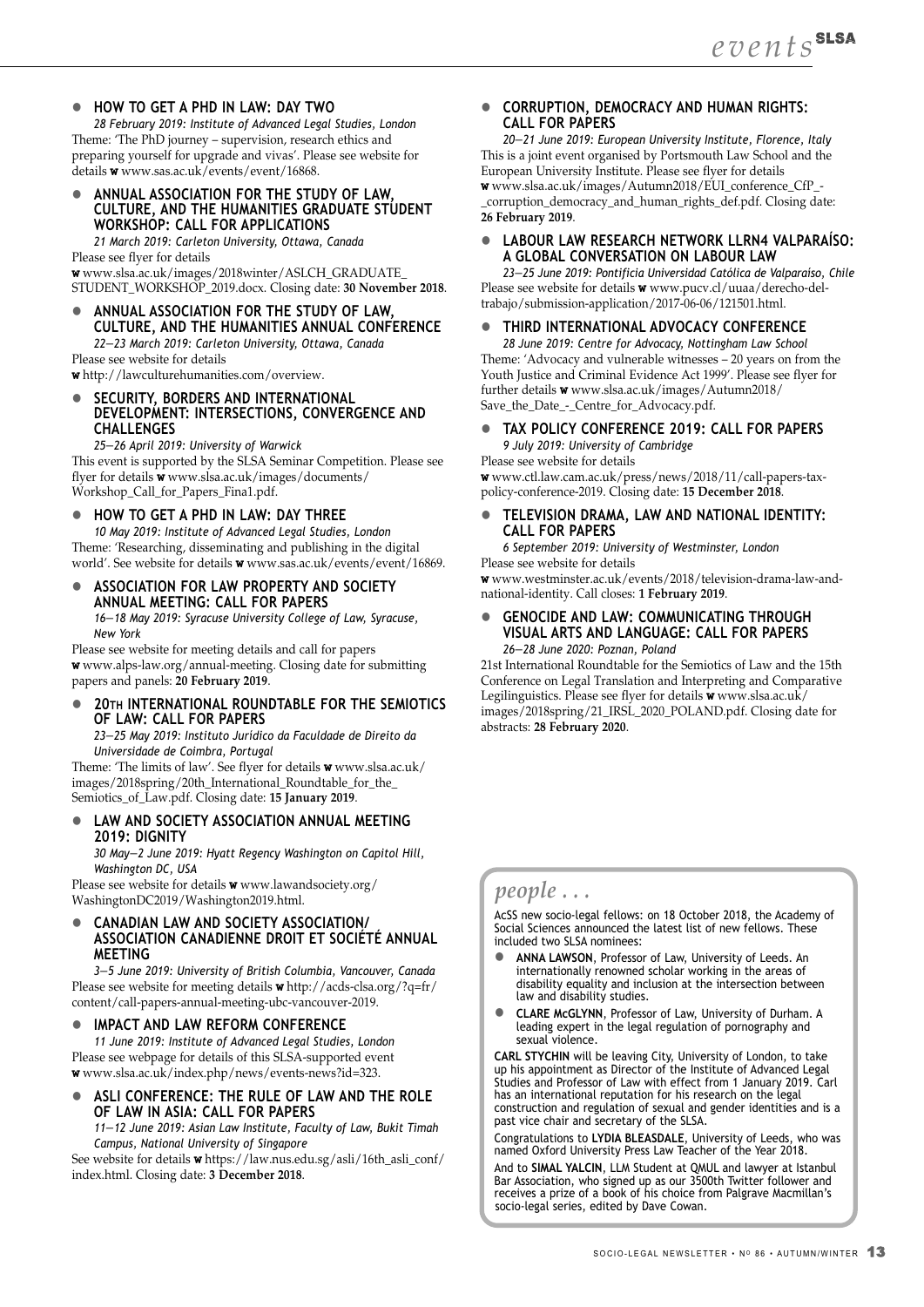## SLSA 2019: CALL For PAPerS And PoSTerS

If you wish to present a paper at the conference, please submit an abstract of no more than 300 words on one of the streams or current topics. Abstracts must be submitted via the EasyChair online system. In line with the SLSA's ethos, papers may be interdisciplinary in nature, and submissions from outside of law are welcome. Similarly, papers concerning socio-legal issues beyond the UK are also welcome. If you have any queries about whether your paper is suitable for a particular stream, please contact the relevant convenors listed below. The closing date is **6pm** on **14 January 2019**.

For posters, abstracts of up to 300 words should be sent to **e** slsa2019@leeds.ac.uk **6pm** on **28 February 2019**.

Full details are available on the conference website **w** https://slsa2019.com/call-for-papers-posters.

## Streams

#### **Administrative justice**

Richard Kirkham **e** r.m.kirkham@sheffield.ac.uk and Chris Gill **e** chris.gill@glasgow.ac.uk

**Apologies, acknowledgement and 'repairing' past harms in transitional justice**

Anna Bryson **e** a.bryson@qub.ac.uk and Kieran McEvoy **e** k.mcevoy@qub.ac.uk

#### **Art, culture and heritage**

Janet Ulph **e** ju13@leicester.ac.uk and Sophie Vigneron **e** s.vigneron@kent.ac.uk

**Banking and finance**

Alison Lui **e** a.lui@ljmu.ac.uk and Steven Cairns **e** s.cairns@leeds.ac.uk

#### **Children's rights**

Naomi Lott **e** naomi.lott@nottingham.ac.uk and Ruth Brittle **e** ruth.brittle@nottingham.ac.uk

**Civil justice systems and alternative dispute resolution**

Masood Ahmed **e** masood.ahmed@le.ac.uk

#### **Criminal law and criminal justice**

Samantha Pegg **e** samantha.pegg@ntu.ac.uk and Kirsty Welsh **e** kirsty.welsh@ntu.ac.uk

**Empire, colonialism and law**

Raza Saeed **e** raza.saeed@warwick.ac.uk

#### **Exploring legal borderlands**

Pedro Fortes **e** pfortes@alumni.stanford.edu and Ioannis Kampourakis **e** ioannis.kampourakis@csls.ox.ac.uk

**Family law and policy**

Anne Barlow **e** a.e.barlow@exeter.ac.uk and Annika Newnham **e** a.newnham@reading.ac.uk

#### **Gender, sexuality and law**

Flora Renz **e** f.renz@kent.ac.uk and Nora Honkala **e** nora.honkala@city.ac.uk

**Graphic justice: law, comics, and related visual media**

Thomas Giddens **e** t.giddens@dundee.ac.uk and Angus Nurse **e** a.nurse@mdx.ac.uk

#### **Indigenous rights**

Sarah Sargent **e** sarah.sargent@buckingham.ac.uk and Aliza Organick **e** organick@law.unm.edu

#### **Information**

Richard Hyde **e** richard.hyde@nottingham.ac.uk

**Information technology, law and cyberspace**

Brian Simpson **e** brian.simpson@une.edu.au and Mark O'Brien **e** mark.obrien@brookes.ac.uk

#### **Intellectual property law**

Jasem Tarawneh **e** jasem.tarawneh@manchester.ac.uk and Smita Kheria **e** smita.kheria@ed.ac.uk

**International economic law in context**

Mervyn Martin **e** m.martin@tees.ac.uk and Maryam Shadman Pajouh **e** m.shadmanpajouh@tees.ac.uk

**Interrogating the corporation**

Johanna Hoekstra **e** j.hoekstra@greenwich.ac.uk and Colin R Moore **e** c.r.moore@essex.ac.uk

#### **Labour law and society**

Margaret Downie **e** m.downie@rgu.ac.uk and Sarah Arnell **e** s.arnell@rgu.ac.uk

#### **Law and emotion**

Emma Jones **e** e.j.jones@open.ac.uk and John Stannard **e** j.stannard@qub.ac.uk

#### **Law and literature**

Julia J A Shaw **e** jshaw@dmu.ac.uk and David Gurnham **e** d.gurnham@soton.ac.uk

#### **Law, politics and ideology**

Dermot Feenan **e** dkfeenan@gmail.com, Andrew Gilbert **e** andrew.gilbert@anglia.ac.uk and Annette Morris **e** morrisA7@cardiff.ac.uk

**Lawyers and legal professions**

Andy Boon **e** andy.boon.1@city.ac.uk and John Flood **e** j.flood@griffith.edu.au

#### **Legal education**

Anthony Bradney **e** a.bradney@keele.ac.uk and Fiona Cownie **e** f.cownie@keele.ac.uk

**Medical law, healthcare and bioethics**

Glenys Williams **e** gnw@aber.ac.uk and Jo Samanta **e** jsamanta@dmu.ac.uk

#### **Mental health and mental disability law**

Peter Bartlett **e** peter.bartlett@nottingham.ac.uk and Lucy Series **e** seriesl@cardiff.ac.uk

#### **Methodology and methods**

Ashley Rogers **e** a.rogers@abertay.ac.uk and Emily Kakoullis **e** kakoullise@cardiff.ac.uk

#### **Property, people, power and place**

Sarah Blandy **e** s.blandy@sheffield.ac.uk, Francis Sheridan

**e** f.sheridan@westminster.ac.uk and Jill Dickinson

#### **e** jill.dickinson@shu.ac.uk

**Sentencing and punishment**

Gavin Dingwall **e** gdingwall@dmu.ac.uk and Tim Hillier **e** thillier@dmu.ac.uk

#### **Sexual offences and offending**

Phil Rumney **e** phil.rumney@uwe.ac.uk and Susan Leahy **e** susan.leahy@ul.ie

#### **Social rights, citizenship and the welfare state**

Ciara Fitzpatrick **e** fitzpatrick-c@ulster.ac.uk, Mark Simpson **e** m.simpson@ulster.ac.uk and Jed Meers

#### **e** jed.meers@york.ac.uk

**Socio-legal issues in sport**

#### Simon Boyes **e** simon.boyes@ntu.ac.uk, Ashley Lowerson **e** ashley.lowerson@sunderland.ac.uk and John O'Leary

**e** john.oleary@anglia.ac.uk

### **Socio-legal jurisprudence**

Adrienne Barnett **e** adrienne.barnett@brunel.ac.uk and Tom Webb **e** t.webb@lancaster.ac.uk

#### **Transnational organised crime**

Mary Young **e** mary.young@uwe.ac.uk and Michael Woodiwiss **e** michael.woodiwiss@uwe.ac.uk